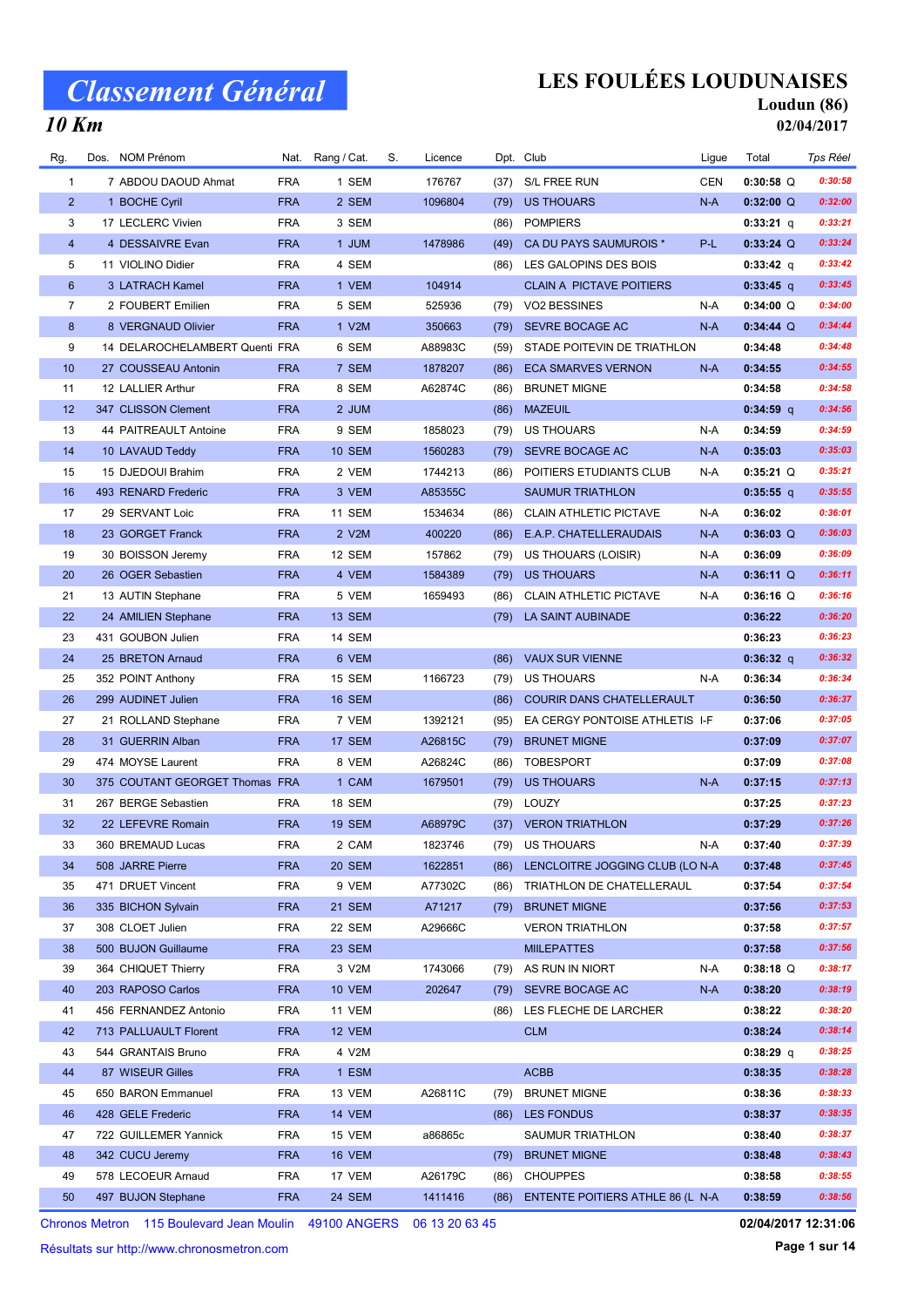### LES FOULÉES LOUDUNAISES

Nat. Rang / Cat. S. Licence Dpt. Club Cub Ligue Total Tps Réel

#### Loudun (86) 02/04/2017

#### 10 Km

| 51 | 212 BARBOT Nicolas       | <b>FRA</b> | 18 VEM        |                     |      | LES GAZELLES D ANTRAN            |       | 0:39:14     | 0:39:11 |
|----|--------------------------|------------|---------------|---------------------|------|----------------------------------|-------|-------------|---------|
| 52 | 472 GAUTHIER Yohann      | <b>FRA</b> | 25 SEM        |                     |      | CHABOURNAY FOOTBALL CLUB         |       | 0:39:17     | 0:39:12 |
| 53 | 629 GODET Michel         | <b>FRA</b> | 5 V2M         | 1469459             | (86) | <b>ECA SMARVES VERNON</b>        | $N-A$ | $0:39:19$ Q | 0:39:17 |
| 54 | 683 TOURET Vassili       | <b>FRA</b> | 26 SEM        |                     | (86) | <b>KOBRAZ</b>                    |       | 0:39:23     | 0:39:20 |
| 55 | 622 GUIBERT Florent      | <b>FRA</b> | 27 SEM        |                     | (86) | <b>KOBRAZ</b>                    |       | 0:39:25     | 0:39:25 |
| 56 | 240 CONFAIT Olivier      | <b>FRA</b> | 19 VEM        |                     | (33) | <b>BEGLES</b>                    |       | 0:39:29     | 0:39:29 |
| 57 | 672 ENNABBAH Fares       | <b>FRA</b> | 20 VEM        |                     | (86) | <b>COURS TOUJOURS</b>            |       | 0:39:32     | 0:39:32 |
| 58 | 439 GUYONNEAU Mickael    | <b>FRA</b> | <b>21 VEM</b> |                     | (86) | AS VOUILLE 86 JOGGING            |       | 0:39:34     | 0:39:32 |
| 59 | 397 LEGEARD Dominique    | <b>FRA</b> | 22 VEM        |                     | (86) | LP MARC GODRIE                   |       | 0:39:35     | 0:39:33 |
| 60 | 253 CIRETTE Benjamin     | <b>FRA</b> | 28 SEM        |                     |      |                                  |       | 0:39:36     | 0:39:22 |
| 61 | 449 GOUBEAU Julien       | <b>FRA</b> | <b>29 SEM</b> |                     | (79) | <b>ST LOUP LAMAIRE</b>           |       | 0:39:38     | 0:39:38 |
| 62 | 9 MARIETTI Eric          | <b>FRA</b> | 23 VEM        | 247152              | (49) | S/L MONTREUIL BELLAY             | P-L   | 0:39:40     | 0:39:39 |
| 63 | 479 BOUNOUA Jordan       | <b>FRA</b> | 2 ESM         | 1958214             | (86) | <b>POMPIERS</b>                  |       | 0:39:41     | 0:39:41 |
| 64 | 461 ELBAHRAOUI Mohamed   | <b>FRA</b> | 24 VEM        |                     | (86) | <b>CENTER PARCS</b>              |       | 0:39:42     | 0:39:41 |
| 65 | 291 BAZANTE Sebastien    | <b>FRA</b> | 25 VEM        |                     | (86) | <b>COURS TOUJOURS</b>            |       | 0:39:43     | 0:39:40 |
| 66 | 162 VITET Jonathan       | <b>FRA</b> | 30 SEM        | 1870212             | (86) | ENTENTE POITIERS ATHLE 86 (L N-A |       | 0:39:43     | 0:39:38 |
| 67 | 175 LIAIGRE Christophe   | <b>FRA</b> | 26 VEM        |                     | (79) | <b>IRAIS</b>                     |       | 0:39:44     | 0:39:41 |
| 68 | 668 ANDRUKOWICZ Pawel    | <b>FRA</b> | 31 SEM        | A65208C             | (79) | <b>TRIATHLON THOUARS</b>         |       | 0:39:44     | 0:39:33 |
| 69 | 411 NOVAIS David         | <b>FRA</b> | 27 VEM        | 1556827             | (79) | <b>SEVRE BOCAGE AC</b>           | $N-A$ | 0:39:45     | 0:39:40 |
| 70 | 469 PUICHAUD Sylvain     | <b>FRA</b> | 32 SEM        | 1578936             | (79) | SEVRE BOCAGE AC                  | N-A   | 0:39:47     | 0:39:43 |
| 71 | 534 CIVRAIS Maxime       | <b>FRA</b> | <b>33 SEM</b> | A52484C             | (79) | <b>BRUNET MIGNE</b>              |       | 0:39:50     | 0:39:47 |
| 72 | 40 PITOR Jeremy          | <b>FRA</b> | 28 VEM        |                     | (79) | <b>STE NEOMAYE</b>               |       | 0:39:51     | 0:39:49 |
| 73 | 703 RUIZ Jerome          | <b>FRA</b> | 29 VEM        |                     |      |                                  |       | 0:39:52     | 0:39:52 |
| 74 | 377 LAGNER Cyril         | <b>FRA</b> | 34 SEM        |                     | (86) | <b>LES FONDUS</b>                |       | 0:39:58     | 0:39:55 |
| 75 | 667 BELLAMY Mathieu      | <b>FRA</b> | <b>35 SEM</b> | 1296696             | (86) | <b>ENTENTE POITIERS ATHLE 86</b> | N-A   | 0:39:58     | 0:39:56 |
| 76 | 443 RABY Vincent         | <b>FRA</b> | 36 SEM        |                     | (37) | <b>BRIZAY</b>                    |       | 0:40:01     | 0:39:59 |
| 77 | 358 NADEAU Pierrick      | <b>FRA</b> | 30 VEM        |                     | (86) | <b>COURS TOUJOURS</b>            |       | 0:40:01     | 0:40:00 |
| 78 | 646 BOURY Gael           | <b>FRA</b> | 31 VEM        | A26062C0250483 (86) |      | STADE POITEVIN DE TRIATHLON      |       | 0:40:06     | 0:40:04 |
| 79 | 498 ROUSSELOT Guillaume  | <b>FRA</b> | 37 SEM        |                     | (79) | AIRVAULT                         |       | 0:40:16     | 0:40:12 |
| 80 | 332 DUPUIS Damien        | <b>FRA</b> | 38 SEM        |                     | (86) | <b>POMPIERS</b>                  |       | 0:40:23     | 0:40:16 |
| 81 | 305 ROHART Quentin       | <b>FRA</b> | <b>39 SEM</b> |                     | (86) | COURIR DANS CHATELLERAULT        |       | 0:40:25     | 0:40:05 |
| 82 | 542 CHIRON Christophe    | <b>FRA</b> | 6 V2M         | 026821C0250490 (79) |      | <b>BRUNET MIGNE</b>              |       | 0:40:28     | 0:40:28 |
| 83 | 217 AIGRON Jean Francois | <b>FRA</b> | 32 VEM        |                     | (79) | <b>BEAULIEU POUR COURIR</b>      |       | 0:40:29     | 0:40:21 |
| 84 | 296 BICHON Laurent       | <b>FRA</b> | 33 VEM        | A26816C             |      | <b>BRUNET MIGNE</b>              |       | 0:40:32     | 0:40:19 |
| 85 | 464 TARTARE Louis        | <b>FRA</b> | 40 SEM        |                     | (86) | <b>CENTER PARCS</b>              |       | 0:40:33     | 0:40:33 |
| 86 | 674 DARDENTE Olivier     | <b>FRA</b> | 34 VEM        |                     | (37) | <b>ASCORI</b>                    |       | 0:40:35     | 0:40:28 |
| 87 | 608 CHAMPION Francois    | <b>FRA</b> | 35 VEM        |                     | (86) | <b>COURS TOUJOURS</b>            |       | 0:40:38     | 0:40:38 |
| 88 | 209 VALTEAU Boris        | <b>FRA</b> | 36 VEM        | 1864054             | (79) | SEVRE BOCAGE AC                  | N-A   | 0:40:40     | 0:40:37 |
| 89 | 247 DITTIERE Quentin     | <b>FRA</b> | 41 SEM        |                     | (49) | <b>SAUMUR</b>                    |       | 0:40:42     | 0:40:34 |
| 90 | 436 AKDIME Amney         | <b>FRA</b> | 42 SEM        |                     | (85) | <b>ALFIELAS</b>                  |       | 0:40:45     | 0:40:34 |
| 91 | 418 GERARD Eddy          | <b>FRA</b> | 37 VEM        | A87195C             | (79) | <b>BRUNET MIGNE</b>              |       | 0:40:48     | 0:40:38 |
| 92 | 386 MINZIERE Franck      | <b>FRA</b> | 38 VEM        |                     | (72) | LA FLECHE                        |       | 0:40:55     | 0:40:55 |
| 93 | 276 GUIOT Damien         | <b>FRA</b> | 43 SEM        |                     | (37) | <b>CHINON</b>                    |       | 0:40:56     | 0:40:48 |
| 94 | 717 ROCHELLE Maxime      | <b>FRA</b> | 44 SEM        |                     |      | (61) RADON                       |       | 0:40:57     | 0:40:51 |

Rg. Dos. NOM Prénom **Cat. Nat. Rang / Cat. S. Licence** Dpt. Club Club Club Ligue Total

96 455 QUINTY Aurelien FRA 45 SEM (79) MAUZE THOUARSAIS **6.41:03** 0:41:03 0:40:59 97 570 SIMONNEAU Matteo FRA 46 SEM (86) COURIR DANS CHATELLERAULT 0:41:11 0:40:56 523 SEM DOITEAU Guillaume (49) LA DAGUENIERE FRA 47 0:41:18 0:41:13 99 535 HARENG Erwan **FRA 48 SEM** (79) CO ENTREPRENEURS **1.41:22** 0:41:22 0:41:22 100 294 DAVID Audrey **FRA** 1 SEF F 1284667 (37) S/L USE AVOINE-BEAUMONT CEN 0:41:26 Q 0:41:23

95 261 CREMADES Richard FRA 39 VEM (86) LOUDUN 60141:00 0:40:54

Chronos Metron 115 Boulevard Jean Moulin 49100 ANGERS 06 13 20 63 45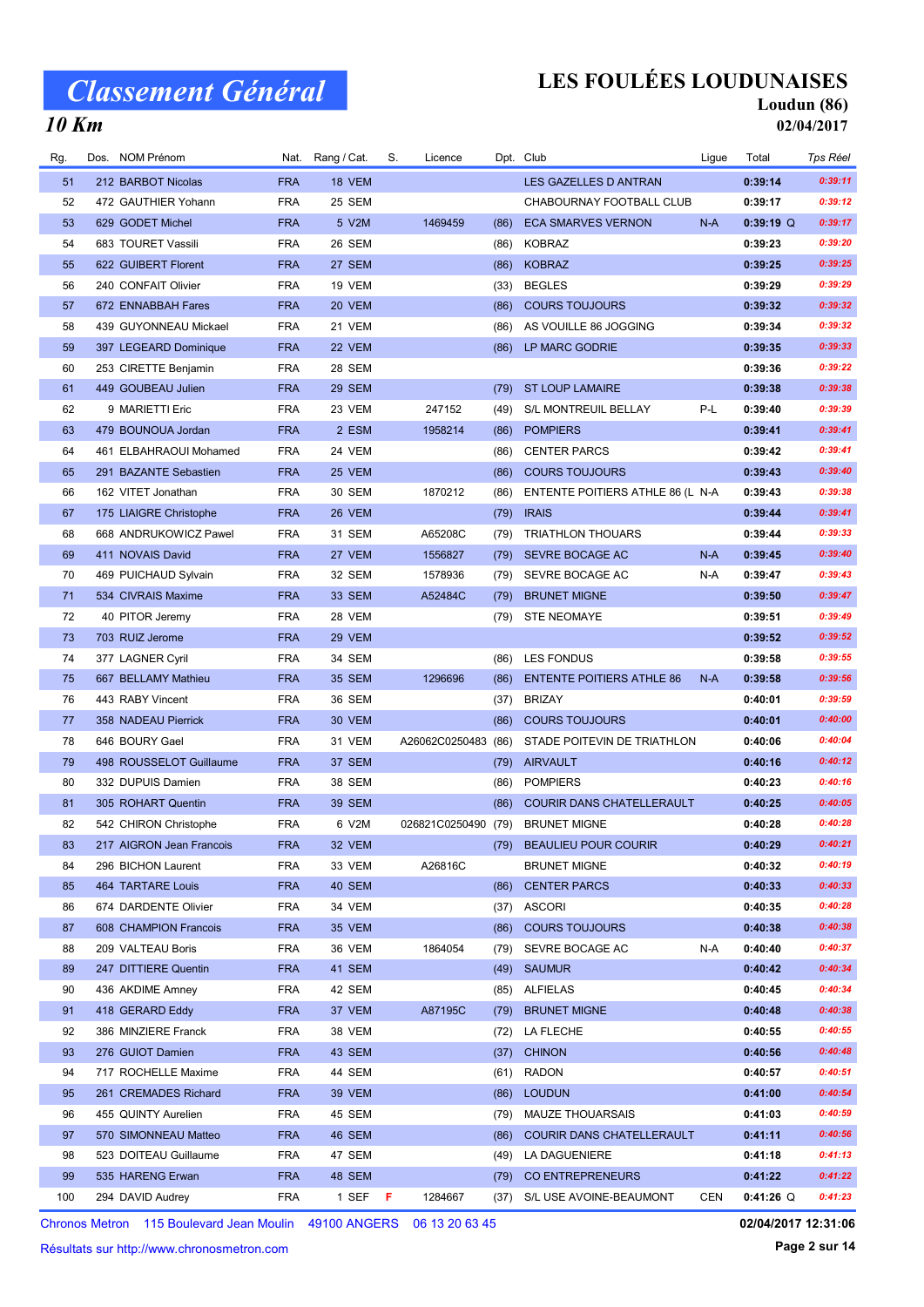# LES FOULÉES LOUDUNAISES

Nat. Rang / Cat. S. Licence Dpt. Club Cub Ligue Total Tps Réel

#### Loudun (86) 02/04/2017

### 10 Km

| 101 | 496 CAUSSIN Yvan           | <b>FRA</b> | 40 VEM        | A92133C             |      | <b>BRUNET MIGNE</b>              |            | 0:41:29     | 0:41:15 |
|-----|----------------------------|------------|---------------|---------------------|------|----------------------------------|------------|-------------|---------|
| 102 | 470 PELLAUMAIL Guillaume   | <b>FRA</b> | 49 SEM        |                     |      |                                  |            | 0:41:30     | 0:41:18 |
| 103 | 468 FOUGERAY Xavier        | <b>FRA</b> | <b>50 SEM</b> |                     | (37) | SAINT GERMAIN SUR VIENNE         |            | 0:41:35     | 0:41:34 |
| 104 | 166 CHARUAULT Christophe   | <b>FRA</b> | 7 V2M         | 1681336             | (79) | US THOUARS (LOISIR)              | N-A        | 0:41:39     | 0:41:36 |
| 105 | 475 TURMEAU Jean Michel    | <b>FRA</b> | 41 VEM        | 1599224             | (79) | US THOUARS (LOISIR)              | N-A        | 0:41:42     | 0:41:30 |
| 106 | 559 SICHERE Laurent        | <b>FRA</b> | 42 VEM        | A51184C             | (79) | <b>TRIATHLON THOUARS</b>         |            | 0:41:43     | 0:41:43 |
| 107 | 466 FROGER Arnaud          | <b>FRA</b> | <b>51 SEM</b> | A79083C             | (79) | <b>BRUNET MIGNE</b>              |            | 0:41:54     | 0:41:41 |
| 108 | 467 FILLION Loic           | <b>FRA</b> | 52 SEM        |                     |      |                                  |            | 0:41:58     | 0:41:52 |
| 109 | 575 HOGREL Dominique       | <b>FRA</b> | 1 V3M         | 115971              | (37) | <b>ASPTT TOURS</b>               | <b>CEN</b> | $0:41:58$ Q | 0:41:55 |
| 110 | 601 DAVID GUERIN Celestin  | <b>FRA</b> | 3 ESM         |                     | (86) | <b>POMPIERS</b>                  |            | 0:41:59     | 0:41:55 |
| 111 | 450 RICHARD Alain          | <b>FRA</b> | 2 V3M         |                     | (86) | <b>COURIR DANS CHATELLERAULT</b> |            | 0:42:00 q   | 0:42:00 |
| 112 | 647 LEPECUCHELLE Sebastien | <b>FRA</b> | 53 SEM        |                     | (79) | SAINTE OUENNE                    |            | 0:42:04     | 0:42:01 |
| 113 | 567 DUPUIS Pierre          | <b>FRA</b> | <b>54 SEM</b> |                     | (86) | SAINT JEAN DE SAUVES             |            | 0:42:05     | 0:41:59 |
| 114 | 49 BOUATROUS Ludovic       | <b>FRA</b> | 55 SEM        |                     | (53) | <b>EVRON</b>                     |            | 0:42:05     | 0:41:52 |
| 115 | 378 LE GARREC Julien       | <b>FRA</b> | <b>56 SEM</b> | A51185              | (79) | <b>MARIE TEAM</b>                |            | 0:42:07     | 0:41:50 |
| 116 | 384 GRANSAGNE Ludovic      | <b>FRA</b> | 43 VEM        |                     | (86) | AS VOUILLE 86 JOGGING            |            | 0:42:09     | 0:42:03 |
| 117 | 519 BAUDOUIN Joel          | <b>FRA</b> | 3 V3M         | 1652154             |      | (79) SEVRE BOCAGE AC             | $N-A$      | $0:42:13$ Q | 0:42:09 |
| 118 | 721 MICHEL Clint           | <b>FRA</b> | 57 SEM        |                     |      |                                  |            | 0:42:16     | 0:42:11 |
| 119 | 421 ROUVREAULT Laurent     | <b>FRA</b> | 44 VEM        |                     | (79) | FAT ATHLETISME AIRVAULT          |            | 0:42:17     | 0:42:07 |
| 120 | 338 GUERY Maxime           | <b>FRA</b> | <b>58 SEM</b> |                     | (86) | <b>POITIERS</b>                  |            | 0:42:19     | 0:42:15 |
| 121 | 538 GUERET Max             | <b>FRA</b> | 4 V3M         |                     | (79) | <b>SANTE RADEGONDE</b>           |            | $0:42:23$ q | 0:42:15 |
| 122 | 565 DESSABLES Michael      | <b>FRA</b> | <b>59 SEM</b> |                     | (86) | SAMMARCOLLES                     |            | 0:42:23     | 0:42:19 |
| 123 | 234 SENECHAULT Anthony     | <b>FRA</b> | 60 SEM        |                     | (86) | LE ROCHEREAU                     |            | 0:42:24     | 0:42:22 |
| 124 | 300 LEBOEUF Pierre Marie   | <b>FRA</b> | 61 SEM        | T300833             | (37) | USEAB RUNNING ET MARCHE N        |            | 0:42:30     | 0:42:26 |
| 125 | 213 SANTOS Fernando        | <b>FRA</b> | 8 V2M         |                     | (79) | <b>CHICHE</b>                    |            | 0:42:32     | 0:42:24 |
| 126 | 652 SAMSON Cecile          | <b>FRA</b> | 2 SEF         | F<br>1957835        | (86) | <b>ENTENTE POITIERS ATHLE 86</b> | N-A        | $0:42:32$ Q | 0:42:29 |
| 127 | 274 CHERRIAU Nicolas       | <b>FRA</b> | 9 V2M         |                     | (37) | <b>LERNE</b>                     |            | 0:42:33     | 0:42:22 |
| 128 | 216 GRELLIER Gregoire      | <b>FRA</b> | 62 SEM        |                     | (86) | <b>ROIFFE</b>                    |            | 0:42:36     | 0:42:29 |
| 129 | 81 FABRE Emmanuel          | <b>FRA</b> | 45 VEM        |                     | (86) | <b>LOUDUN</b>                    |            | 0:42:45     | 0:42:45 |
| 130 | 94 SENEZAK Jerome          | <b>FRA</b> | 46 VEM        | 1855345             | (49) | AS CULTURELLE VERRIE ROU M P-L   |            | 0:42:46     | 0:42:41 |
| 131 | 423 PAIN Julien            | <b>FRA</b> | 63 SEM        |                     | (86) | LES TROTTEURS DU PINAIL          |            | 0:42:48     | 0:42:46 |
| 132 | 564 FICHET Stephane        | <b>FRA</b> | 47 VEM        |                     | (79) | <b>MARIE TEAM</b>                |            | 0:42:51     | 0:42:49 |
| 133 | 254 BERNARD Julien         | <b>FRA</b> | 64 SEM        |                     |      | <b>CGL</b>                       |            | 0:42:52     | 0:42:29 |
| 134 | 648 OLLIVIER Thierry       | <b>FRA</b> | 48 VEM        | A26818C0250490 (79) |      | <b>BRUNET MIGNE</b>              |            | 0:42:52     | 0:42:52 |
| 135 | 107 RATOUIT Denis          | <b>FRA</b> | 10 V2M        | 1652489             | (37) | <b>JOUE RUNNING 37</b>           | <b>CEN</b> | 0:42:57     | 0:42:50 |
| 136 | 62 ROGEON Francky          | <b>FRA</b> | 65 SEM        | A26827C             | (79) | <b>BRUNET MIGNE</b>              |            | 0:43:01     | 0:42:48 |
| 137 | 91 PROUST Fabrice          | <b>FRA</b> | 49 VEM        |                     |      | <b>COURS TOUJOURS</b>            |            | 0:43:04     | 0:43:01 |
| 138 | 351 TOUBAS Francois        | <b>FRA</b> | 66 SEM        |                     | (86) | KOBRAZ                           |            | 0:43:04     | 0:43:04 |
| 139 | 277 RAMAT Anthony          | <b>FRA</b> | 67 SEM        |                     |      | <b>LECLERC</b>                   |            | 0:43:06     | 0:43:06 |
| 140 | 374 BONNIN Arnaud          | <b>FRA</b> | 68 SEM        |                     | (33) | <b>TALENCE</b>                   |            | 0:43:06     | 0:43:01 |
| 141 | 437 GILLES Guillaume       | <b>FRA</b> | 69 SEM        |                     | (79) | <b>ASSAUT BOXE THOUARS</b>       |            | 0:43:14     | 0:42:41 |
| 142 | 640 FIEU Hugues            | <b>FRA</b> | 4 ESM         |                     | (86) | <b>CENTER PARCS</b>              |            | 0:43:16     | 0:42:55 |
| 143 | 583 DUPIN Alexia           | <b>FRA</b> | 3 SEF         | F<br>1878689        | (86) | <b>CHABICHOU</b>                 |            | 0:43:18     | 0:43:15 |
| 144 | 595 CANTEAU Emmanuel       | <b>FRA</b> | 70 SEM        |                     | (79) | <b>FIDUCIAL</b>                  |            | 0:43:24     | 0:43:20 |
| 145 | 376 DUPRE Stephane         | <b>FRA</b> | <b>71 SEM</b> | A90558C             |      | <b>BRUNET MIGNE</b>              |            | 0:43:24     | 0:43:11 |
| 146 | 86 BIROT Philippe          | <b>FRA</b> | 5 V3M         |                     | (86) | US MIGNE AUXANCES                |            | 0:43:25 q   | 0:43:25 |
| 147 | 460 LAUNAY Jacky           | <b>FRA</b> | 11 V2M        |                     | (86) | <b>CENTER PARCS</b>              |            | 0:43:29     | 0:43:12 |
| 148 | 424 PAYEN Jerome           | <b>FRA</b> | <b>50 VEM</b> |                     |      | <b>MARIE TEAM</b>                |            | 0:43:31     | 0:43:13 |
| 149 | 271 BOURDIN Regis          | <b>FRA</b> | <b>51 VEM</b> | 1351852             | (37) | S/L USE AVOINE BEAUMONT          |            | 0:43:36     | 0:43:26 |
| 150 | 444 ARCHAMBAULT Florent    | <b>FRA</b> | 12 V2M        | T300771             |      | USEAB RUNNING ET MARCHE N        |            | 0:43:37     | 0:43:24 |
|     |                            |            |               |                     |      |                                  |            |             |         |

Rg. Dos. NOM Prénom **Cat. Nat. Rang / Cat. S. Licence** Dpt. Club Club Ligue Total

Chronos Metron 115 Boulevard Jean Moulin 49100 ANGERS 06 13 20 63 45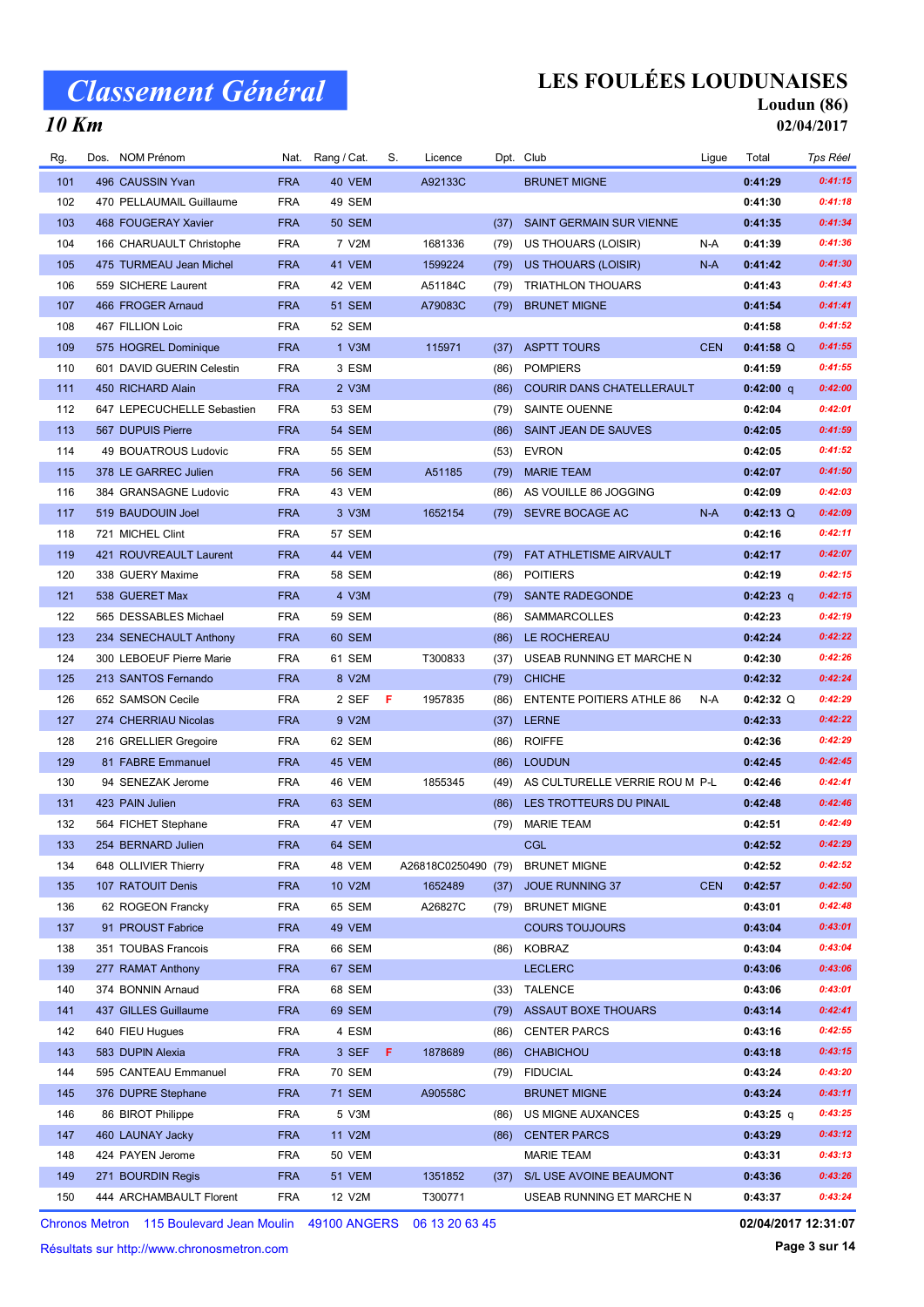## LES FOULÉES LOUDUNAISES

#### Loudun (86) 02/04/2017

#### 10 Km

| Rg. | Dos. NOM Prénom           | Nat.       | Rang / Cat.   | S.  | Licence |      | Dpt. Club                        | Ligue | Total       | Tps Réel |
|-----|---------------------------|------------|---------------|-----|---------|------|----------------------------------|-------|-------------|----------|
| 151 | 158 BARRE Bastian         | <b>FRA</b> | <b>72 SEM</b> |     |         | (79) | <b>THOUARS</b>                   |       | 0:43:38     | 0:43:28  |
| 152 | 429 LEBLANC Dany          | <b>FRA</b> | 13 V2M        |     |         | (86) | COURIR DANS CHATELLERAULT        |       | 0:43:42     | 0:43:42  |
| 153 | 136 PETRAULT Bruno        | <b>FRA</b> | 52 VEM        |     | 1905079 | (79) | <b>BRUNET MIGNE</b>              |       | 0:43:42     | 0:43:29  |
| 154 | 620 THEVENET Alain        | <b>FRA</b> | 6 V3M         |     |         | (86) | <b>POITIERS</b>                  |       | $0:43:43$ q | 0:43:40  |
| 155 | 669 DELAFOND Richard      | <b>FRA</b> | 53 VEM        |     |         | (86) | <b>US MIGNE AUXANCES</b>         |       | 0:43:46     | 0:43:38  |
| 156 | 720 BIZIEN Thomas         | <b>FRA</b> | <b>73 SEM</b> |     |         | (49) | TRANSPORT COUDREAU               |       | 0:43:49     | 0:43:45  |
| 157 | 446 CLOUTOUR Julien       | <b>FRA</b> | <b>74 SEM</b> |     | 1961549 | (86) | <b>KOBRAZ</b>                    |       | 0:43:56     | 0:43:53  |
| 158 | 494 NETO Christophe       | <b>FRA</b> | 54 VEM        |     |         | (79) | DYNAMIQUE DE COURGE              |       | 0:43:57     | 0:43:57  |
| 159 | 533 DUWEZ Jean Jacques    | <b>FRA</b> | 14 V2M        |     |         | (49) | <b>SAUMUR</b>                    |       | 0:44:00     | 0:44:00  |
| 160 | 619 NELIAT Jean Francois  | <b>FRA</b> | 15 V2M        |     |         | (86) | <b>CLAIN A PICTAVE POITIERS</b>  |       | 0:44:00     | 0:43:58  |
| 161 | 638 TESTON Bruno          | <b>FRA</b> | <b>55 VEM</b> |     | 1714948 | (79) | US THOUARS (LOISIR)              | $N-A$ | 0:44:01     | 0:43:43  |
| 162 | 445 LE LARGE Julien       | <b>FRA</b> | <b>75 SEM</b> |     | 1934674 | (79) | SEVRE BOCAGE AC (LOISIR)         | N-A   | 0:44:02     | 0:43:57  |
| 163 | 373 POIGNAND Gerard       | <b>FRA</b> | 16 V2M        |     | 488998  | (86) | AC INGRANDES (LOISIR)            | N-A   | 0:44:03     | 0:43:58  |
| 164 | 83 BEILLARD Johann        | <b>FRA</b> | <b>56 VEM</b> |     | A92825C | (79) | <b>BRUNET MIGNE</b>              |       | 0:44:05     | 0:43:59  |
| 165 | 416 VINCENT Gerard        | <b>FRA</b> | 7 V3M         |     |         | (86) | <b>ASPTT POITIERS</b>            |       | $0:44:06$ q | 0:43:58  |
| 166 | 144 MARCEL Ludovic        | <b>FRA</b> | <b>76 SEM</b> |     | 1961348 |      | CAP DU SAUMUROIS                 |       | 0:44:07     | 0:43:58  |
| 167 | 606 SIMON Matthieu        | <b>FRA</b> | <b>77 SEM</b> |     |         | (86) | <b>COURS TOUJOURS</b>            |       | 0:44:07     | 0:44:04  |
| 168 | 266 AUTIN Christine       | <b>FRA</b> | 1 VEF         | -F. | 1868739 | (86) | <b>CLAIN ATHLETIC PICTAVE</b>    | N-A   | $0:44:09$ Q | 0:44:07  |
| 169 | 632 RENAUD Dominique      | <b>FRA</b> | 17 V2M        |     | 412124  | (86) | <b>CLAIN ATHLETIC PICTAVE</b>    | $N-A$ | 0:44:10     | 0:44:07  |
| 170 | 114 BODINEAU Fabrice      | <b>FRA</b> | 57 VEM        |     |         | (86) | ECOLE DE MONCONTOUR              |       | 0:44:10     | 0:44:03  |
| 171 | 604 DEVERGNE Julien       | <b>FRA</b> | <b>78 SEM</b> |     |         | (37) | <b>RICHELIEU</b>                 |       | 0:44:11     | 0:44:05  |
| 172 | 293 MAUGIN Fabrice        | <b>FRA</b> | <b>79 SEM</b> |     |         | (49) | <b>DISTRE</b>                    |       | 0:44:11     | 0:43:46  |
| 173 | 77 PENOT Mickael          | <b>FRA</b> | <b>58 VEM</b> |     |         |      |                                  |       | 0:44:11     | 0:44:05  |
| 174 | 242 LANCELEUR Mickael     | <b>FRA</b> | <b>59 VEM</b> |     | 1755519 | (49) | CA DU PAYS SAUMUROIS * (LOIS P-L |       | 0:44:15     | 0:44:15  |
| 175 | 278 HARDRE Ludovic        | <b>FRA</b> | 60 VEM        |     |         |      | (86) LECLERC                     |       | 0:44:15     | 0:44:13  |
| 176 | 230 YVER Gaetan           | <b>FRA</b> | 61 VEM        |     |         |      | <b>COURS TOUJOURS</b>            |       | 0:44:17     | 0:44:13  |
| 177 | 330 GUICHARD Aurelien     | <b>FRA</b> | 80 SEM        |     |         | (86) | <b>CLAIN A PICTAVE POITIERS</b>  |       | 0:44:18     | 0:43:52  |
| 178 | 635 MAIA Jose             | <b>FRA</b> | 62 VEM        |     |         | (79) | SEVRE BOCAGE AC                  |       | 0:44:20     | 0:44:14  |
| 179 | 220 BARON Gregory         | <b>FRA</b> | 81 SEM        |     |         | (86) | <b>MOUTERRE SILLY</b>            |       | 0:44:20     | 0:44:15  |
| 180 | 139 ETAVARD Nicolas       | <b>FRA</b> | 63 VEM        |     |         | (17) | <b>SEMUSSAC</b>                  |       | 0:44:23     | 0:44:10  |
| 181 | 275 BOSSY Nicolas         | <b>FRA</b> | 82 SEM        |     |         | (49) | <b>NUEIL SUR LAYON</b>           |       | 0:44:25     | 0:44:06  |
| 182 | 520 RUTKOWSKI Virginie    | <b>FRA</b> | 1 V2F         | Æ   | 148541  |      | (49) CA DU PAYS SAUMUROIS *      | P-L   | $0:44:26$ Q | 0:44:20  |
| 183 | 415 CHARBONNEAU Eric      | <b>FRA</b> | 64 VEM        |     |         |      | (86) CGL                         |       | 0:44:29     | 0:44:09  |
| 184 | 311 MENANTEAU Yohan       | <b>FRA</b> | 65 VEM        |     |         |      | <b>ASCORI</b>                    |       | 0:44:29     | 0:43:58  |
| 185 | 45 RIVIERE Emmanuel       | <b>FRA</b> | 83 SEM        |     |         | (86) | <b>COURS TOUJOURS</b>            |       | 0:44:33     | 0:44:28  |
| 186 | 502 DEMION Patrice        | <b>FRA</b> | 18 V2M        |     | 1744825 | (86) | <b>LOUDUN INTERIM</b>            |       | 0:44:35     | 0:44:30  |
| 187 | 531 SEGOT CHICQ Jean Marc | <b>FRA</b> | 19 V2M        |     |         | (86) | <b>SCORBE CLAIRVAUX</b>          |       | 0:44:39     | 0:44:25  |
| 188 | 238 COCARD Jean Yves      | <b>FRA</b> | 20 V2M        |     |         |      | (49) BOCE                        |       | 0:44:40     | 0:44:33  |
| 189 | 292 COLLAT Mickael        | <b>FRA</b> | 84 SEM        |     | A94217C |      | <b>BRUNET MIGNE</b>              |       | 0:44:41     | 0:44:34  |
| 190 | 673 FABRE Thomas          | <b>FRA</b> | 5 ESM         |     |         | (86) | LOUDUN                           |       | 0:44:41     | 0:44:36  |
| 191 | 235 GANDIER Benjamin      | <b>FRA</b> | <b>85 SEM</b> |     |         | (86) | <b>MONTS SUR GUESNES</b>         |       | 0:44:42     | 0:44:36  |
| 192 | 716 LEBOEUF Pierre        | <b>FRA</b> | 21 V2M        |     |         |      | (37) LE SOURIRE DE MARCIA        |       | 0:44:45     | 0:44:32  |
| 193 | 660 RABIT Maxime          | <b>FRA</b> | 3 JUM         |     | 1933003 |      | (79) US THOUARS                  | $N-A$ | 0:44:46     | 0:44:40  |
| 194 | 239 ROY Catherine         | <b>FRA</b> | 2 V2F         | F.  |         | (79) | MOUMOUZE SPORT ORGNISATI         |       | $0:44:48$ q | 0:44:35  |
| 195 | 339 BARBOTIN Willy        | <b>FRA</b> | 22 V2M        |     | T199958 | (37) | USEAB RUNNING ET MARCHE N        |       | 0:44:48     | 0:44:34  |
| 196 | 546 PERRINAUD Eric        | <b>FRA</b> | 86 SEM        |     | A71668C |      | <b>BRUNET MIGNE</b>              |       | 0:44:51     | 0:44:51  |
| 197 | 705 BRECHAULT Ferdinand   | <b>FRA</b> | 3 CAM         |     |         |      | (79) THOUARS                     |       | 0:44:54     | 0:44:40  |
| 198 | 426 GAUTREAU Thierry      | <b>FRA</b> | 66 VEM        |     |         |      | (86) REGARDS D ENFANTS           |       | 0:45:02     | 0:44:35  |
| 199 | 514 BAUDRY Maryline       | <b>FRA</b> | 3 V2F         | F.  | 1073413 |      | (79) SEVRE BOCAGE AC             | $N-A$ | $0:45:03$ Q | 0:44:57  |
| 200 | 425 GUERTIN Pascal        | <b>FRA</b> | 23 V2M        |     | T300095 |      | USEAB RUNNING ET MARCHE N        |       | 0:45:03     | 0:44:50  |
|     |                           |            |               |     |         |      |                                  |       |             |          |

Chronos Metron 115 Boulevard Jean Moulin 49100 ANGERS 06 13 20 63 45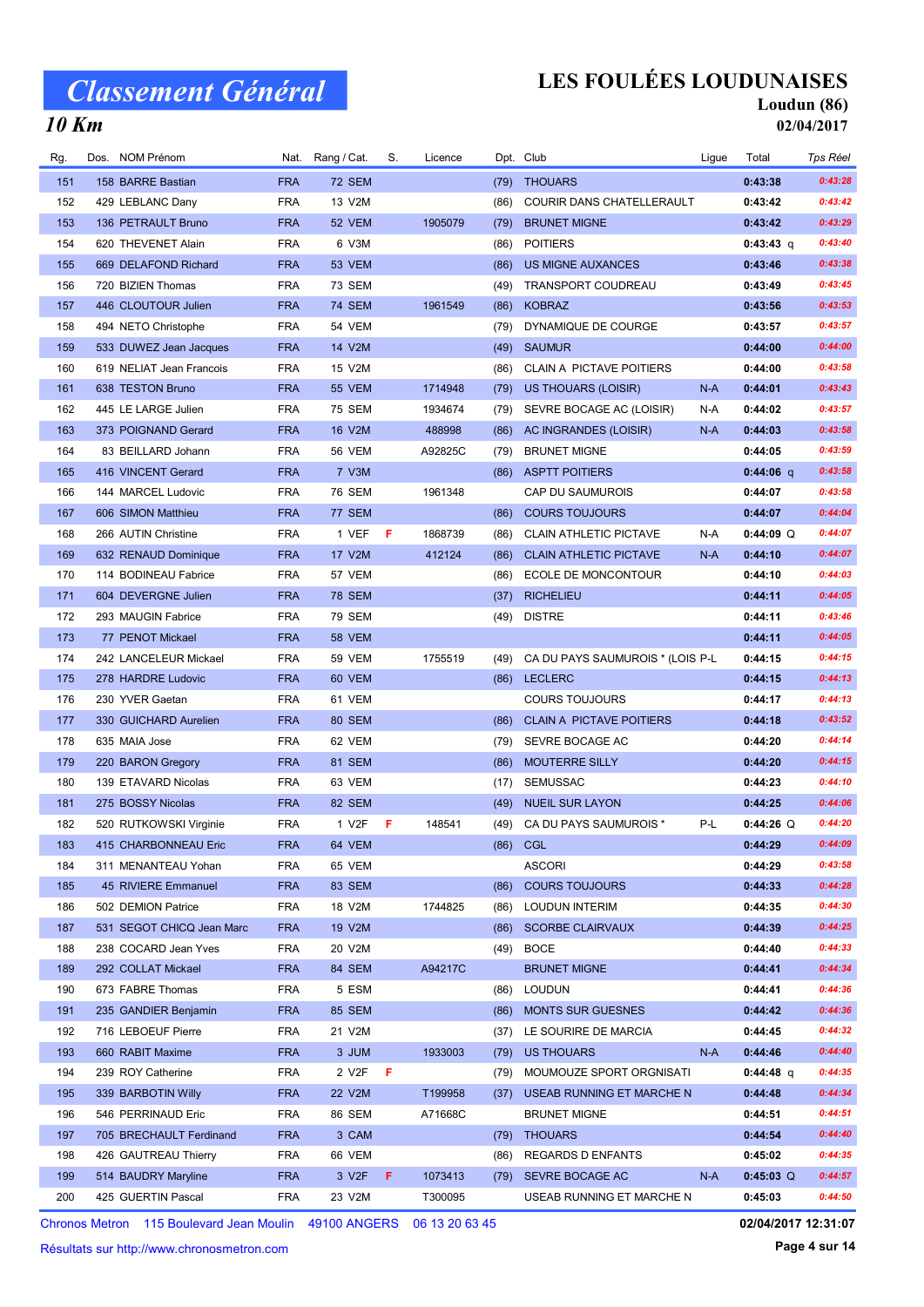10 Km

# LES FOULÉES LOUDUNAISES

# Loudun (86)

02/04/2017

| Rg. | Dos. NOM Prénom         |            | Nat. Rang / Cat. | S. | Licence |      | Dpt. Club                           | Ligue | Total       | Tps Réel |
|-----|-------------------------|------------|------------------|----|---------|------|-------------------------------------|-------|-------------|----------|
| 201 | 195 RUEL Stephane       | <b>FRA</b> | 67 VEM           |    |         | (86) | <b>CEGID</b>                        |       | 0:45:03     | 0:44:55  |
| 202 | 191 QUIQUELY Joel       | <b>FRA</b> | 24 V2M           |    | 1674479 | (79) | <b>BRUNET MIGNE</b>                 |       | 0:45:05     | 0:44:53  |
| 203 | 671 MICHOT Tony         | <b>FRA</b> | 68 VEM           |    |         | (86) | LES TROIS MOUTIERS                  |       | 0:45:06     | 0:45:04  |
| 204 | 625 NOVELLO Jacky       | <b>FRA</b> | 8 V3M            |    | 455123  | (79) | US THOUARS (LOISIR)                 | N-A   | $0:45:09$ q | 0:45:02  |
| 205 | 344 GRUDE Johnny        | <b>FRA</b> | 69 VEM           |    |         |      | <b>HORSON BLUE</b>                  |       | 0:45:10     | 0:45:04  |
| 206 | 381 PRUNIER Martial     | <b>FRA</b> | 87 SEM           |    | A87196C | (79) | <b>BRUNET MIGNE</b>                 |       | 0:45:13     | 0:45:01  |
| 207 | 365 VIVION Sandrine     | <b>FRA</b> | 4 SEF            | F. | 1639357 | (49) | <b>S/L VIHIERS</b>                  | P-L   | 0:45:13     | 0:45:11  |
| 208 | 372 SAUVETRE Jean Paul  | <b>FRA</b> | 25 V2M           |    | 1276295 | (49) | <b>S/L VIHIERS</b>                  | P-L   | 0:45:13     | 0:45:13  |
| 209 | 47 SXAY Louis           | <b>FRA</b> | 1 V4M            |    | 562275  | (49) | CA DU PAYS SAUMUROIS *              | P-L   | $0:45:16$ Q | 0:45:11  |
| 210 | 356 JOUAULT Baptiste    | <b>FRA</b> | 88 SEM           |    |         | (41) | <b>LOUDUN INTERIM</b>               |       | 0:45:17     | 0:44:57  |
| 211 | 270 GOBERT Jacky        | <b>FRA</b> | 9 V3M            |    |         | (86) | <b>LOUDUN INTERIM</b>               |       | $0:45:21$ q | 0:45:17  |
| 212 | 92 CHARUAULT Frederic   | <b>FRA</b> | 26 V2M           |    | 1288753 | (79) | US THOUARS (LOISIR)                 | N-A   | 0:45:21     | 0:45:03  |
| 213 | 569 PENNETIER Thomas    | <b>FRA</b> | <b>89 SEM</b>    |    |         | (86) | <b>LOUDUN</b>                       |       | 0:45:27     | 0:44:59  |
| 214 | 105 VERGER Francois     | <b>FRA</b> | 70 VEM           |    |         | (49) | <b>MARIE TEAM</b>                   |       | 0:45:30     | 0:45:10  |
| 215 | 639 LE CLECH Arthur     | <b>FRA</b> | 90 SEM           |    |         | (86) | <b>CENTER PARCS</b>                 |       | 0:45:31     | 0:45:11  |
| 216 | 298 HOLGADO Miguel      | <b>FRA</b> | 27 V2M           |    |         | (86) | COURIR DANS CHATELLERAULT           |       | 0:45:33     | 0:45:11  |
| 217 | 422 PINEAU Didier       | <b>FRA</b> | 28 V2M           |    |         | (86) | <b>COURIR DANS CHATELLERAULT</b>    |       | 0:45:34     | 0:45:12  |
| 218 | 183 GALERNE Ludovic     | <b>FRA</b> | 91 SEM           |    |         | (86) | <b>COURS TOUJOURS</b>               |       | 0:45:36     | 0:45:06  |
| 219 | 504 CAPILLON Patrick    | <b>FRA</b> | 10 V3M           |    | 1168289 | (86) | LENCLOITRE JOGGING CLUB             | $N-A$ | $0:45:37$ Q | 0:45:37  |
| 220 | 506 FAURE Camille       | <b>FRA</b> | 5 SEF            | F  |         | (86) | LENCLOITRE JOGGING CLUB             |       | 0:45:37     | 0:45:34  |
| 221 | 524 DUWEZ Emilie        | <b>FRA</b> | 6 SEF            | F  |         | (49) | LA DAGUENIERE                       |       | 0:45:40     | 0:45:36  |
| 222 | 130 BAUMULLER Jeremie   | <b>FRA</b> | 92 SEM           |    |         | (85) | LA MEILLERAIE TILLAY                |       | 0:45:40     | 0:45:26  |
| 223 | 513 NUNEZ Nicolas       | <b>FRA</b> | <b>71 VEM</b>    |    |         | (79) | <b>SAINT VARENT RUN</b>             |       | 0:45:44     | 0:45:20  |
| 224 | 718 GIRARDEAU Thomas    | <b>FRA</b> | 93 SEM           |    |         | (86) | US MIGNE AUXANCES                   |       | 0:45:45     | 0:45:39  |
| 225 | 306 RICHARD Tony        | <b>FRA</b> | 94 SEM           |    |         | (86) | FC ASM                              |       | 0:45:49     | 0:45:44  |
| 226 | 387 HAMARD Sandrine     | <b>FRA</b> | 2 VEF            | F  |         |      | (37) TOURS                          |       | 0:45:56 q   | 0:45:50  |
| 227 | 331 SOUCHAUD Daniel     | <b>FRA</b> | 2 V4M            |    | 1068810 | (86) | POITIERS ETUDIANTS CLUB (LOI N-A    |       | 0:45:56 q   | 0:45:55  |
| 228 | 135 NOIRAUD Julien      | <b>FRA</b> | 95 SEM           |    |         | (86) | <b>LOUDUN INTERIM</b>               |       | 0:46:05     | 0:45:31  |
| 229 | 434 TERRASSON Hubert    | <b>FRA</b> | <b>72 VEM</b>    |    |         | (37) | SAINTE MAURE DE TOURAINE            |       | 0:46:08     | 0:45:54  |
| 230 | 78 SAMSON Daniel        | <b>FRA</b> | 11 V3M           |    |         |      |                                     |       | 0:46:16     | 0:46:07  |
| 231 | 553 COUSIN Laurent      | <b>FRA</b> | <b>73 VEM</b>    |    |         | (86) | <b>LES FONDUS</b>                   |       | 0:46:17     | 0:46:08  |
| 232 | 630 SORIN Nicolas       | <b>FRA</b> | <b>74 VEM</b>    |    |         |      | (86) LES FONDUS                     |       | 0:46:18     | 0:46:09  |
| 233 | 125 PERILLAUD Xavier    | <b>FRA</b> | <b>75 VEM</b>    |    |         |      | (86) CHATELLERAULT                  |       | 0:46:21     | 0:46:12  |
| 234 | 589 MUCET Jean Francois | <b>FRA</b> | 96 SEM           |    |         | (79) |                                     |       | 0:46:23     | 0:46:07  |
| 235 | 438 BARDET Stephane     | <b>FRA</b> | 97 SEM           |    |         |      | $(86)$ CEGID                        |       | 0:46:23     | 0:46:14  |
| 236 | 572 BRIDIER Francois    | <b>FRA</b> | 76 VEM           |    |         |      |                                     |       | 0:46:25     | 0:46:04  |
| 237 | 117 BROUARD Gwanael     | <b>FRA</b> | 77 VEM           |    |         | (86) | <b>LES ORMES</b>                    |       | 0:46:34     | 0:45:57  |
| 238 | 152 FREMONT Pascal      | <b>FRA</b> | 29 V2M           |    |         | (79) | THOUARS                             |       | 0:46:36     | 0:46:21  |
| 239 | 150 JARRY Edouard       | <b>FRA</b> | 98 SEM           |    |         | (86) | <b>LOUDUN INTERIM</b>               |       | 0:46:38     | 0:46:30  |
| 240 | 99 BONVIN David         | <b>FRA</b> | 99 SEM           |    |         |      |                                     |       | 0:46:42     | 0:46:27  |
| 241 | 701 PAINEAU Jerome      | <b>FRA</b> | <b>100 SEM</b>   |    |         | (79) | <b>ASSAUT BOXE THOUARS</b>          |       | 0:46:43     | 0:46:12  |
| 242 | 80 BELIN Bruno          | <b>FRA</b> | 30 V2M           |    | 1900378 | (86) | <b>CLAIN ATHLETIC PICTAVE</b>       | N-A   | 0:46:47     | 0:46:41  |
| 243 | 485 FREBOURG Pierre     | <b>FRA</b> | 101 SEM          |    |         | (49) | <b>ELIS</b>                         |       | 0:46:48     | 0:46:11  |
| 244 | 182 ROBIN Laurent       | <b>FRA</b> | 78 VEM           |    |         |      |                                     |       | 0:46:50     | 0:46:26  |
| 245 | 172 GUILBAUD Cecile     | <b>FRA</b> | 3 VEF            | F. | 1400136 | (79) | <b>BRUNET MIGNE</b>                 |       | $0:46:51$ Q | 0:46:39  |
| 246 | 232 BRUNET Ludovic      | <b>FRA</b> | 102 SEM          |    | 1904991 | (79) | <b>BRUNET MIGNE</b>                 |       | 0:46:51     | 0:46:39  |
| 247 | 633 ARCHAMBAULT Clement | <b>FRA</b> | 103 SEM          |    |         |      | <b>CGL</b>                          |       | 0:46:52     | 0:46:29  |
| 248 | 654 VEQUAUD Richard     | <b>FRA</b> | 104 SEM          |    |         | (49) | ANGERS                              |       | 0:46:52     | 0:46:15  |
| 249 | 661 LAUDREN Valentin    | <b>FRA</b> | 4 JUM            |    |         | (49) | <b>ROU MARSON</b>                   |       | 0:46:53     | 0:46:25  |
| 250 | 118 THOMAS Fabrice      | <b>FRA</b> | 79 VEM           |    | 1671172 |      | (49) AS CULTURELLE VERRIE ROU M P-L |       | 0:46:54     | 0:46:48  |
|     |                         |            |                  |    |         |      |                                     |       |             |          |

Chronos Metron 115 Boulevard Jean Moulin 49100 ANGERS 06 13 20 63 45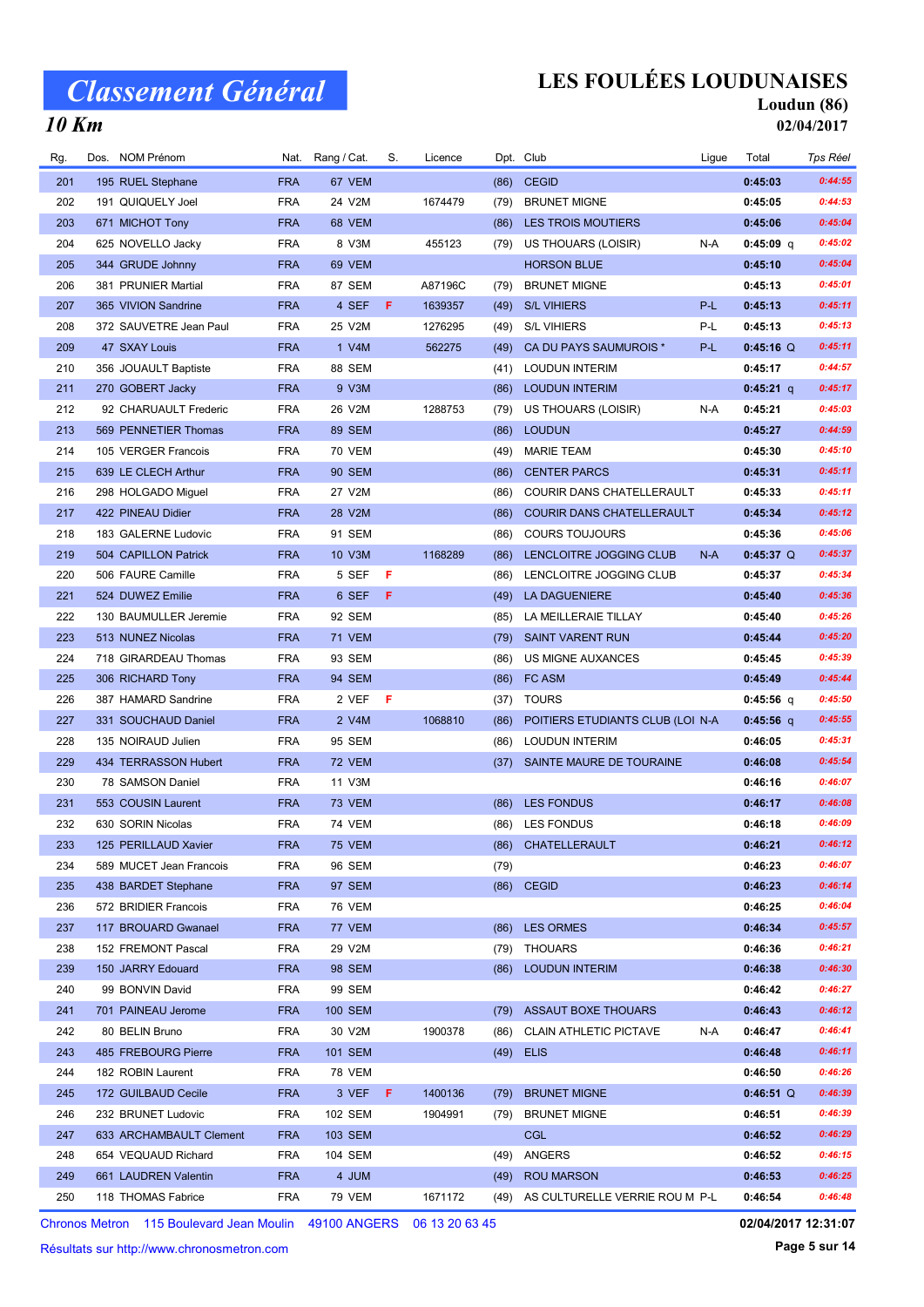# LES FOULÉES LOUDUNAISES

#### Loudun (86) 02/04/2017

| Rg. | Dos. | <b>NOM Prénom</b>                                                       | Nat.       | Rang / Cat.    | S.  | Licence |      | Dpt. Club                           | Ligue | Total               | Tps Réel |
|-----|------|-------------------------------------------------------------------------|------------|----------------|-----|---------|------|-------------------------------------|-------|---------------------|----------|
| 251 |      | 521 RUTKOWSKI Alain                                                     | <b>FRA</b> | 31 V2M         |     | 683843  | (49) | CA DU PAYS SAUMUROIS * (LOIS P-L    |       | 0:46:56             | 0:46:47  |
| 252 |      | 178 RICCHI Pierre Marie                                                 | <b>FRA</b> | 32 V2M         |     |         | (86) | <b>LOUDUN</b>                       |       | 0:46:59             | 0:46:42  |
| 253 |      | 348 CLISSON Emilie                                                      | <b>FRA</b> | 1 CAF          | F   |         | (86) | <b>MAZEUIL</b>                      |       | 0:47:02             | 0:46:51  |
| 254 |      | 146 PIGNOL Valentin                                                     | <b>FRA</b> | 105 SEM        |     |         | (49) | SAUMUR                              |       | 0:47:06             | 0:47:06  |
| 255 |      | 188 RETRAIN Olivier                                                     | <b>FRA</b> | 80 VEM         |     | 1641125 | (79) | <b>BRUNET MIGNE</b>                 |       | 0:47:06             | 0:46:55  |
| 256 |      | 700 COUTENCEAU Stephanie                                                | <b>FRA</b> | 7 SEF          | - F |         | (49) | <b>SAUMUR</b>                       |       | 0:47:06             | 0:47:03  |
| 257 |      | 611 BLANCHIN Stephane                                                   | <b>FRA</b> | <b>106 SEM</b> |     |         | (37) | <b>BEAUMONT EN VERON</b>            |       | 0:47:09             | 0:46:59  |
| 258 |      | 665 BARROUX Severine                                                    | <b>FRA</b> | 4 VEF          | F   | 1547026 | (86) | <b>AC INGRANDES</b>                 | N-A   | $0:47:12$ Q         | 0:47:08  |
| 259 |      | 724 CLOUTOUR Julien                                                     | <b>FRA</b> | <b>107 SEM</b> |     |         | (86) | <b>VERRIERES</b>                    |       | 0:47:29             | 0:46:56  |
| 260 |      | 211 DENIE Romain                                                        | <b>FRA</b> | 108 SEM        |     |         | (49) | <b>LOUDUN INTERIM</b>               |       | 0:47:33             | 0:47:14  |
| 261 |      | 490 DAUGER Sebastien                                                    | <b>FRA</b> | 81 VEM         |     |         | (37) | <b>ELIS</b>                         |       | 0:47:36             | 0:46:57  |
| 262 |      | 596 COUE Francky                                                        | <b>FRA</b> | 82 VEM         |     |         | (86) | <b>FIDUCIAL</b>                     |       | 0:47:40             | 0:47:40  |
| 263 |      | 509 SEDANO Jacky                                                        | <b>FRA</b> | 83 VEM         |     |         | (86) | <b>MARIE TEAM</b>                   |       | 0:47:40             | 0:47:30  |
| 264 |      | 319 GABOUT Daniel                                                       | FRA        | 33 V2M         |     |         |      | <b>ASCORI</b>                       |       | 0:47:41             | 0:47:35  |
| 265 |      | 194 AUBIN Ludovic                                                       | <b>FRA</b> | 84 VEM         |     |         | (49) | <b>SAUMUR</b>                       |       | 0:47:42             | 0:47:30  |
| 266 |      | 272 RAZA Fidelis                                                        | <b>FRA</b> | 85 VEM         |     |         |      | <b>CLAIN A PICTAVE POITIERS</b>     |       | 0:47:43             | 0:47:35  |
| 267 |      | 641 PETRAULT Alexandre                                                  | <b>FRA</b> | <b>109 SEM</b> |     | A92823C | (79) | <b>BRUNET MIGNE</b>                 |       | 0:47:44             | 0:47:30  |
| 268 |      | 463 GUTH Bruno                                                          | <b>FRA</b> | 86 VEM         |     |         | (86) | <b>CENTER PARCS</b>                 |       | 0:47:44             | 0:47:20  |
| 269 |      | 637 SABOUREUX Patrick                                                   | <b>FRA</b> | 3 V4M          |     |         | (86) | <b>LOUDUN</b>                       |       | $0:47:47$ q         | 0:47:43  |
| 270 |      | 169 GELLY Rodolphe                                                      | <b>FRA</b> | 110 SEM        |     |         | (49) | BELLEVIGNE EN LAYON                 |       | 0:47:50             | 0:47:19  |
| 271 |      | 518 THAUDIERE Jerome                                                    | <b>FRA</b> | 87 VEM         |     | 1884388 | (79) | <b>US THOUARS (LOISIR)</b>          | N-A   | 0:47:51             | 0:47:49  |
| 272 |      | 631 SORIN Rocio                                                         | FRA        | 5 VEF          | F   |         | (86) | <b>VOUNEUIL SOUS BIARD</b>          |       | $0:47:52$ q         | 0:47:43  |
| 273 |      | 52 BEAUMONT Philippe                                                    | <b>FRA</b> | 88 VEM         |     |         | (49) | <b>SAUMUR</b>                       |       | 0:47:53             | 0:47:42  |
| 274 |      | 96 BREDIF Bruno                                                         | FRA        | 34 V2M         |     |         | (79) | <b>NANTEUIL</b>                     |       | 0:47:54             | 0:47:38  |
| 275 |      | 233 BODINEAU Yves                                                       | <b>FRA</b> | 12 V3M         |     |         | (86) | <b>LOUDUN INTERIM</b>               |       | 0:47:57             | 0:47:57  |
| 276 |      | 167 CHAUMET Eric                                                        | <b>FRA</b> | 89 VEM         |     |         | (86) | KANSEI KARATE DO SHOTOKAN           |       | 0:48:03             | 0:48:03  |
| 277 |      | 393 COUE Gregory                                                        | <b>FRA</b> | <b>111 SEM</b> |     | A93797C | (37) | <b>BRUNET MIGNE</b>                 |       | 0:48:04             | 0:47:58  |
| 278 |      | 59 BONVIN Stephane                                                      | FRA        | <b>90 VEM</b>  |     |         | (37) | <b>HUISMES</b>                      |       | 0:48:05             | 0:47:51  |
| 279 |      | 345 CLISSON Benoit                                                      | <b>FRA</b> | 91 VEM         |     |         | (86) | <b>MAZEUIL</b>                      |       | 0:48:07             | 0:47:41  |
| 280 |      | 452 BARKATI Moncef                                                      | <b>FRA</b> | 13 V3M         |     |         | (86) | <b>NAINTRE</b>                      |       | 0:48:08             | 0:47:55  |
| 281 |      | 543 ROUGERIE Claire                                                     | <b>FRA</b> | 6 VEF          | F   |         | (86) | <b>LOUDUN INTERIM</b>               |       | 0:48:09 q           | 0:47:54  |
| 282 |      | 84 ALLO Sandrine                                                        | <b>FRA</b> | 8 SEF          | F   | 1663561 | (79) | <b>BRUNET MIGNE</b>                 |       | 0:48:10             | 0:48:03  |
| 283 |      | 451 LEMAIRE Jean Louis                                                  | <b>FRA</b> | 14 V3M         |     |         |      | (86) COURIR DANS CHATELLERAULT      |       | 0:48:12             | 0:48:12  |
| 284 |      | 522 GUILBAUD Jean Pierre                                                | FRA        | 35 V2M         |     | 362197  | (79) | <b>BRUNET MIGNE</b>                 |       | 0:48:14             | 0:48:01  |
| 285 |      | 287 MASSON David                                                        | <b>FRA</b> | 92 VEM         |     |         | (86) | David et ses droles de dames        |       | 0:48:16             | 0:47:57  |
| 286 |      | 607 CHAMPION Tanguy                                                     | FRA        | 5 JUM          |     |         | (86) | <b>COURS TOUJOURS</b>               |       | 0:48:16             | 0:48:16  |
| 287 |      | 228 LAVIGNE Michel                                                      | <b>FRA</b> | 36 V2M         |     | 480472  | (49) | AS CULTURELLE VERRIE ROU M P-L      |       | 0:48:17             | 0:47:57  |
| 288 |      | 321 VINCENT Dimitri                                                     | FRA        | 112 SEM        |     |         | (86) | <b>ASCORI</b>                       |       | 0:48:19             | 0:48:13  |
| 289 |      | 227 METIVIER Pascal                                                     | <b>FRA</b> | 37 V2M         |     | 1862956 |      | (49) AS CULTURELLE VERRIE ROU M P-L |       | 0:48:19             | 0:48:11  |
| 290 |      | 588 ROBIN Olivier                                                       | <b>FRA</b> | 114 SEM        |     |         |      | <b>CENTER PARCS</b>                 |       | 0:48:20             | 0:47:55  |
| 291 |      | 642 GUYON Arnaud                                                        | <b>FRA</b> | 113 SEM        |     |         | (86) | <b>LOUDUN</b>                       |       | 0:48:20             | 0:47:56  |
| 292 |      | 636 VALISI Endri                                                        | <b>FRA</b> | 115 SEM        |     |         |      |                                     |       | 0:48:22             | 0:48:17  |
| 293 |      | 127 NICOLAS Pierre                                                      | <b>FRA</b> | <b>116 SEM</b> |     |         | (86) | <b>LOUDUN INTERIM</b>               |       | 0:48:25             | 0:48:12  |
| 294 |      | 251 PIMBERT Mickael                                                     | FRA        | 93 VEM         |     |         | (86) | ECOLE DE MONCONTOUR                 |       | 0:48:27             | 0:48:19  |
| 295 |      | 427 PERCHE Alex                                                         | <b>FRA</b> | <b>117 SEM</b> |     |         | (86) | TERRE DE RUNNING                    |       | 0:48:32             | 0:48:20  |
| 296 |      | 61 LORTIE Luc                                                           | FRA        | 15 V3M         |     | 700134  | (49) | S/L RACING CLUB DOUESSIN            | P-L   | 0:48:33             | 0:48:26  |
| 297 |      | 609 PELLETIER Clemence                                                  | <b>FRA</b> | 1 JUF          | F   |         |      | WAKE UP FORM LOUDUN                 |       | 0:48:35             | 0:48:35  |
| 298 |      | 447 PATARIN David                                                       | FRA        | 94 VEM         |     |         | (79) | <b>NIORT</b>                        |       | 0:48:35             | 0:48:29  |
| 299 |      | 448 BOCHE Delphine                                                      | <b>FRA</b> | 9 SEF          | F   |         | (79) | <b>AMAILLOUX</b>                    |       | 0:48:36             | 0:48:36  |
| 300 |      | 396 PAINAULT Marie                                                      | FRA        | 1 V3F          | F   |         |      | (86) VIENNE BIATHLON                |       | $0:48:39$ q         | 0:48:13  |
|     |      |                                                                         |            |                |     |         |      |                                     |       |                     |          |
|     |      | Chronos Metron  115 Boulevard Jean Moulin  49100 ANGERS  06 13 20 63 45 |            |                |     |         |      |                                     |       | 02/04/2017 12:31:07 |          |

Chronos Metron 115 Boulevard Jean Moulin 49100 ANGERS 06 13 20 63 45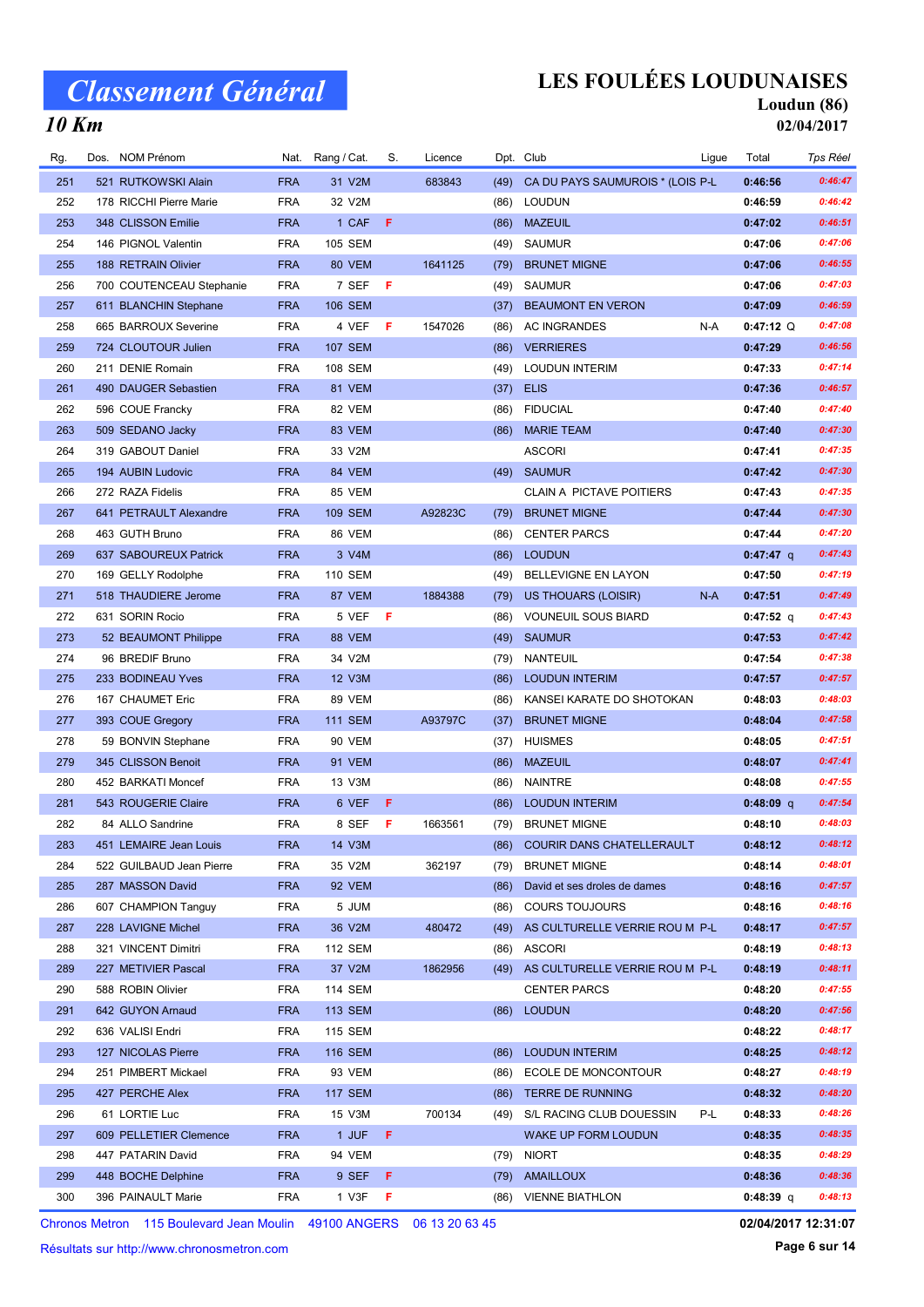# LES FOULÉES LOUDUNAISES

### Loudun (86)

10 Km

| 02/04/2017 |  |
|------------|--|

| Rg. | Dos. NOM Prénom            | Nat.       | Rang / Cat.    | S. | Licence                      |      | Dpt. Club                        | Ligue | Total       | Tps Réel |
|-----|----------------------------|------------|----------------|----|------------------------------|------|----------------------------------|-------|-------------|----------|
| 301 | 248 MARILLEAUD Gaelle      | <b>FRA</b> | <b>10 SEF</b>  |    | F A26313C 025048 (79) TCG 79 |      |                                  |       | 0:48:44     | 0:48:33  |
| 302 | 231 SEDDAK Djibril         | <b>FRA</b> | 6 JUM          |    | 1533223                      | (37) | JOUE LES TOURS ATHLETISME CEN    |       | 0:48:46     | 0:48:46  |
| 303 | 122 COUTURIER Thomas       | <b>FRA</b> | <b>118 SEM</b> |    |                              | (49) | <b>SAUMUR</b>                    |       | 0:48:47     | 0:48:39  |
| 304 | 189 LAVENAC Fabienne       | <b>FRA</b> | 2 V3F          | F  |                              |      | (86) VIENNE BIATHLON             |       | $0:48:48$ q | 0:48:22  |
| 305 | 153 BOYER Flavien          | <b>FRA</b> | <b>119 SEM</b> |    |                              |      | <b>ENT ROBERT</b>                |       | 0:48:49     | 0:48:41  |
| 306 | 483 CHARPENTIER Christophe | <b>FRA</b> | <b>120 SEM</b> |    |                              | (86) | <b>POMPIERS</b>                  |       | 0:48:52     | 0:48:47  |
| 307 | 478 DOLIVET Cedric         | <b>FRA</b> | <b>121 SEM</b> |    |                              | (86) | <b>POMPIERS</b>                  |       | 0:48:53     | 0:48:43  |
| 308 | 120 BILLY Jacques          | <b>FRA</b> | 16 V3M         |    |                              | (86) | <b>COURS TOUJOURS</b>            |       | 0:48:53     | 0:48:48  |
| 309 | 433 BRISSET Quentin        | <b>FRA</b> | 4 CAM          |    |                              | (86) | <b>FOOT LOUDUN</b>               |       | 0:48:55     | 0:48:49  |
| 310 | 121 LARDEUX Valerie        | <b>FRA</b> | 4 V2F          | F  |                              | (44) | <b>VERTOU</b>                    |       | $0:48:56$ q | 0:48:24  |
| 311 | 237 LABBE Philippe         | <b>FRA</b> | 17 V3M         |    |                              | (86) | ECOLE DE MONCONTOUR              |       | 0:48:56     | 0:48:56  |
| 312 | 407 MESSIER Yann           | <b>FRA</b> | 95 VEM         |    |                              | (86) | <b>KOBRAZ</b>                    |       | 0:48:56     | 0:48:53  |
| 313 | 644 MARLIERE Vincent       | <b>FRA</b> | <b>122 SEM</b> |    |                              | (37) | <b>ALEX EMATEK</b>               |       | 0:48:56     | 0:48:53  |
| 314 | 369 LE COUEDIC Tony        | <b>FRA</b> | 96 VEM         |    |                              |      | <b>MANIP</b>                     |       | 0:49:01     | 0:48:30  |
| 315 | 297 BOUSSEAU Adrien        | <b>FRA</b> | <b>123 SEM</b> |    |                              | (37) | <b>RICHELIEU</b>                 |       | 0:49:02     | 0:48:30  |
| 316 | 90 BODIN Charles Antoine   | <b>FRA</b> | 124 SEM        |    |                              |      |                                  |       | 0:49:04     | 0:48:46  |
| 317 | 487 BARATAUD Patrick       | <b>FRA</b> | 97 VEM         |    |                              | (86) | <b>ELIS</b>                      |       | 0:49:08     | 0:48:31  |
| 318 | 112 KUZIW Christophe       | <b>FRA</b> | <b>98 VEM</b>  |    |                              | (86) | <b>SAMMARCOLLES</b>              |       | 0:49:10     | 0:48:43  |
| 319 | 245 FILIPPAZZI David       | <b>FRA</b> | <b>125 SEM</b> |    |                              | (86) | <b>ECOLE DE MONCONTOUR</b>       |       | 0:49:10     | 0:49:03  |
| 320 | 540 PESCHER Jacques        | <b>FRA</b> | 18 V3M         |    | 435281                       |      | US MIGNE AUXANCES                |       | 0:49:12     | 0:48:58  |
| 321 | 413 MAUGER Clara           | <b>FRA</b> | 7 VEF          | F  | 1899526                      | (86) | ENTENTE POITIERS ATHLE 86 (L N-A |       | 0:49:13     | 0:49:10  |
| 322 | 592 DAVID Sophie           | <b>FRA</b> | 8 VEF          | F  | 1842258                      | (79) | US THOUARS (LOISIR)              | N-A   | 0:49:14     | 0:48:52  |
| 323 | 325 BOISDY Florian         | <b>FRA</b> | <b>126 SEM</b> |    |                              |      | <b>ASCORI</b>                    |       | 0:49:14     | 0:48:50  |
| 324 | 72 FONTAINE David          | <b>FRA</b> | 99 VEM         |    |                              | (94) | <b>SUCY EN BRIE</b>              |       | 0:49:15     | 0:48:57  |
| 325 | 252 ROBERT Loic            | <b>FRA</b> | <b>127 SEM</b> |    |                              | (86) | <b>COURS TOUJOURS</b>            |       | 0:49:16     | 0:49:13  |
| 326 | 706 GRELLIER Anthony       | <b>FRA</b> | 100 VEM        |    | 1788852                      | (79) | US THOUARS (LOISIR)              | N-A   | 0:49:20     | 0:49:03  |
| 327 | 473 MEN Enzo               | <b>FRA</b> | 7 JUM          |    |                              | (79) | <b>THOUARS</b>                   |       | 0:49:21     | 0:49:16  |
| 328 | 435 GONORD Gatien          | <b>FRA</b> | <b>101 VEM</b> |    | A90560C                      |      | TRIATHLON THOUARS                |       | 0:49:22     | 0:49:08  |
| 329 | 610 RUESCHE David          | <b>FRA</b> | <b>128 SEM</b> |    |                              |      |                                  |       | 0:49:22     | 0:48:50  |
| 330 | 561 BECOT Philippe         | <b>FRA</b> | 38 V2M         |    |                              | (79) | SAINT JEAN DE THOUARS            |       | 0:49:25     | 0:49:25  |
| 331 | 324 DUBOSSON Frederic      | <b>FRA</b> | 39 V2M         |    |                              | (37) | <b>ASCORI</b>                    |       | 0:49:29     | 0:49:17  |
| 332 | 616 BRIFFE Clarisse        | <b>FRA</b> | 11 SEF         | F  | A93657C                      | (79) | <b>BRUNET MIGNE</b>              |       | 0:49:30     | 0:49:26  |
| 333 | 249 ARROM Germain          | <b>FRA</b> | <b>129 SEM</b> |    |                              |      | (49) LOUDUN INTERIM              |       | 0:49:31     | 0:49:12  |
| 334 | 155 GRESSIER MONARD Herve  | FRA        | 40 V2M         |    |                              | (17) | <b>BRUNET MIGNE</b>              |       | 0:49:32     | 0:49:09  |
| 335 | 408 ARCHAMBAULT Sylvain    | <b>FRA</b> | <b>130 SEM</b> |    |                              |      | $(79)$ TAIZE                     |       | 0:49:34     | 0:49:17  |
| 336 | 459 JOHAN Mathieu          | <b>FRA</b> | 131 SEM        |    |                              |      | <b>CENTER PARCS</b>              |       | 0:49:34     | 0:49:08  |
| 337 | 612 HERAULT Cedric         | <b>FRA</b> | 132 SEM        |    |                              | (86) | <b>LOUDUN</b>                    |       | 0:49:36     | 0:49:36  |
| 338 | 151 BLET Adrien            | <b>FRA</b> | 134 SEM        |    |                              | (86) | <b>LOUDUN INTERIM</b>            |       | 0:49:38     | 0:48:59  |
| 339 | 93 RIBOT Vincent           | <b>FRA</b> | 133 SEM        |    |                              | (31) | MONTASTRUC LA CONSEILLERE        |       | 0:49:38     | 0:49:08  |
| 340 | 257 BACLE Loic             | <b>FRA</b> | 102 VEM        |    |                              | (86) | SAMMARCOLLES                     |       | 0:49:42     | 0:49:18  |
| 341 | 370 TAILLARD Thierry       | <b>FRA</b> | 41 V2M         |    |                              |      | <b>MANIP</b>                     |       | 0:49:44     | 0:49:12  |
| 342 | 208 WANLIN Carole          | <b>FRA</b> | 9 VEFF         |    | 1899525                      | (86) | ENTENTE POITIERS ATHLE 86 (L N-A |       | 0:49:46     | 0:49:36  |
| 343 | 432 GAURIT David           | <b>FRA</b> | 42 V2M         |    |                              | (86) | <b>LOUDUN</b>                    |       | 0:49:46     | 0:49:14  |
| 344 | 527 BARBIER Jean Charles   | <b>FRA</b> | 103 VEM        |    |                              |      | (79) THOUARS                     |       | 0:49:50     | 0:49:39  |
| 345 | 207 OLEJNICZAK Raymond     | <b>FRA</b> | 43 V2M         |    |                              | (86) | <b>LOUDUN INTERIM</b>            |       | 0:49:53     | 0:49:48  |
| 346 | 46 BONNIN Geoffrey         | <b>FRA</b> | 104 VEM        |    |                              |      |                                  |       | 0:49:57     | 0:49:35  |
| 347 | 132 BAUMULLER Aurelien     | <b>FRA</b> | 135 SEM        |    |                              | (79) | <b>SAINT SAUVER</b>              |       | 0:49:58     | 0:49:47  |
| 348 | 539 BERTRAND Michel        | <b>FRA</b> | 44 V2M         |    |                              | (79) | AIRVAULT                         |       | 0:49:59     | 0:49:45  |
| 349 | 55 BILLY Dominique         | <b>FRA</b> | 19 V3M         |    |                              | (86) | <b>COURS TOUJOURS</b>            |       | 0:49:59     | 0:49:40  |
| 350 | 702 DESVIGNES Philippe     | <b>FRA</b> | 20 V3M         |    |                              |      | (79) SAINT JACQUES DE THOUARS    |       | 0:50:00     | 0:49:48  |
|     |                            |            |                |    |                              |      |                                  |       |             |          |

Chronos Metron 115 Boulevard Jean Moulin 49100 ANGERS 06 13 20 63 45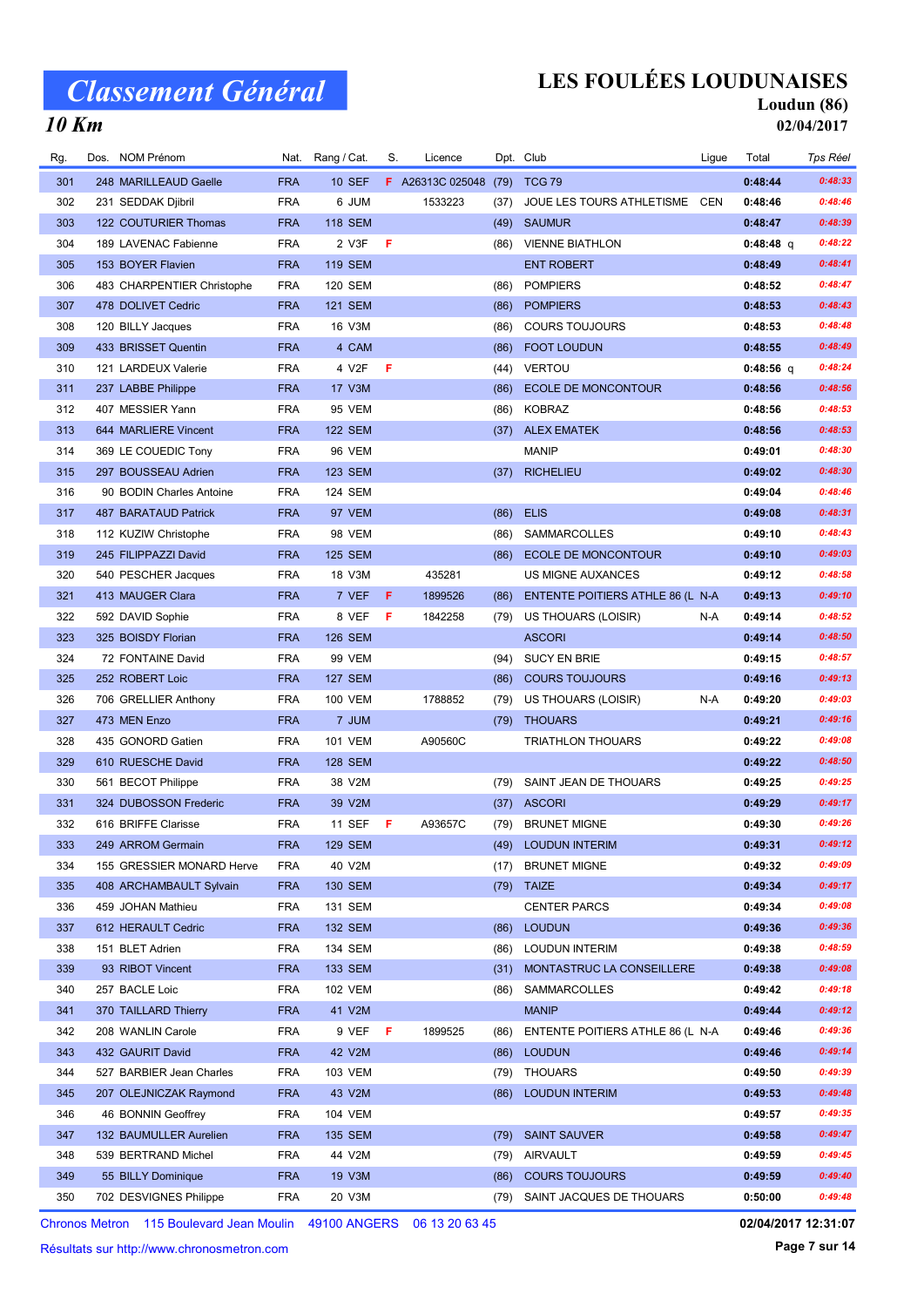10 Km

## LES FOULÉES LOUDUNAISES

# Loudun (86)

02/04/2017

| Rg. | Dos. NOM Prénom         | Nat.       | Rang / Cat.    | S.  | Licence |      | Dpt. Club                   | Ligue | Total   | Tps Réel |
|-----|-------------------------|------------|----------------|-----|---------|------|-----------------------------|-------|---------|----------|
| 351 | 259 BREAU Sebastien     | <b>FRA</b> | <b>136 SEM</b> |     |         | (49) | <b>LOUDUN INTERIM</b>       |       | 0:50:02 | 0:49:57  |
| 352 | 50 ROBERT Laurent       | <b>FRA</b> | <b>105 VEM</b> |     |         | (86) | <b>COURS TOUJOURS</b>       |       | 0:50:02 | 0:49:58  |
| 353 | 111 LANDREAU Damien     | <b>FRA</b> | <b>137 SEM</b> |     |         | (86) | ECOLE DE MONCONTOUR         |       | 0:50:08 | 0:49:56  |
| 354 | 214 MAGNANT Matthieu    | <b>FRA</b> | 138 SEM        |     |         | (79) | LUZAY                       |       | 0:50:09 | 0:49:55  |
| 355 | 160 ALBERT Frederic     | <b>FRA</b> | 45 V2M         |     |         | (79) | LOUZY                       |       | 0:50:11 | 0:49:46  |
| 356 | 115 JAGOREL Antoine     | <b>FRA</b> | 46 V2M         |     |         | (86) | LES GALOPINS DES BOIS       |       | 0:50:18 | 0:49:58  |
| 357 | 258 BREAU Corellie      | <b>FRA</b> | <b>12 SEF</b>  | Æ   |         | (49) | <b>LOUDUN INTERIM</b>       |       | 0:50:19 | 0:50:15  |
| 358 | 410 SABOURIN Clara      | <b>FRA</b> | 2 JUF          | F   | A88678C | (86) | STADE POITEVIN DE TRIATHLON |       | 0:50:21 | 0:50:11  |
| 359 | 157 ROY Marina          | <b>FRA</b> | 2 CAF          | -F. | 1506635 | (79) | <b>US THOUARS</b>           | $N-A$ | 0:50:24 | 0:50:11  |
| 360 | 185 LECLERC Alain       | <b>FRA</b> | 47 V2M         |     |         |      | LOUDUN INTERIM              |       | 0:50:34 | 0:50:12  |
| 361 | 516 PUCHAULT Yohann     | <b>FRA</b> | 139 SEM        |     |         | (79) | <b>THOUARS</b>              |       | 0:50:41 | 0:50:32  |
| 362 | 256 DUMONT Mathieu      | <b>FRA</b> | 140 SEM        |     |         | (37) | LA ROCHE CLERMAULT          |       | 0:50:41 | 0:50:16  |
| 363 | 574 LEBOUT Francois     | <b>FRA</b> | <b>141 SEM</b> |     |         | (79) | AIRVAULT                    |       | 0:50:43 | 0:50:24  |
| 364 | 165 MOREAU Mathieu      | <b>FRA</b> | 142 SEM        |     |         | (49) | VARRAINS                    |       | 0:50:43 | 0:50:34  |
| 365 | 536 HARENG Michel       | <b>FRA</b> | 21 V3M         |     |         | (79) | CO ENTREPRENEURS            |       | 0:50:45 | 0:50:35  |
| 366 | 580 LAURIOUX Johann     | <b>FRA</b> | <b>106 VEM</b> |     |         | (79) | THOUARS                     |       | 0:50:45 | 0:50:34  |
| 367 | 579 LAURIOUX Magali     | <b>FRA</b> | <b>10 VEF</b>  | -F  |         | (79) | <b>THOUARS</b>              |       | 0:50:45 | 0:50:35  |
| 368 | 525 JARNIER Freddy      | <b>FRA</b> | <b>107 VEM</b> |     |         | (49) | VAUDELNAY                   |       | 0:50:50 | 0:50:39  |
| 369 | 282 GROLLEAU Alain      | <b>FRA</b> | 48 V2M         |     |         | (79) | <b>THOUARS</b>              |       | 0:50:53 | 0:50:12  |
| 370 | 403 MASSE Xavier        | <b>FRA</b> | 143 SEM        |     |         | (79) | <b>GOURGE</b>               |       | 0:50:56 | 0:50:38  |
| 371 | 177 GODEAU Jerome       | <b>FRA</b> | <b>108 VEM</b> |     |         | (86) | <b>LOUDUN</b>               |       | 0:50:57 | 0:50:33  |
| 372 | 503 ARTAULT Fabrice     | <b>FRA</b> | 49 V2M         |     |         | (86) | VENDEUVRE DU POITOU         |       | 0:51:04 | 0:50:46  |
| 373 | 430 GROLLEAU Thierry    | <b>FRA</b> | <b>109 VEM</b> |     |         |      |                             |       | 0:51:04 | 0:50:30  |
| 374 | 41 BEAULIEU Cyrille     | <b>FRA</b> | 144 SEM        |     |         | (18) | <b>BOURGES</b>              |       | 0:51:07 | 0:50:41  |
| 375 | 666 AUVINET Celine      | <b>FRA</b> | <b>11 VEF</b>  | -F  |         | (86) | LES TROTTEURS DU PINAIL     |       | 0:51:08 | 0:50:57  |
| 376 | 603 LEDROIT Daniel      | <b>FRA</b> | <b>110 VEM</b> |     |         | (86) | SAINT GERVAIS LES TROIS CLO |       | 0:51:12 | 0:50:57  |
| 377 | 554 ABABSA Bastien      | <b>FRA</b> | 5 CAM          |     |         | (86) | <b>COURS TOUJOURS</b>       |       | 0:51:16 | 0:50:40  |
| 378 | 89 PINEAU Philippe      | <b>FRA</b> | 50 V2M         |     | 1848871 | (79) | <b>BRUNET MIGNE</b>         |       | 0:51:17 | 0:51:05  |
| 379 | 491 MOUNIER Laetitia    | <b>FRA</b> | <b>12 VEF</b>  | -F  |         | (86) | LES TROTTEURS DU PINAIL     |       | 0:51:18 | 0:51:07  |
| 380 | 551 GIRARD Rodrigue     | <b>FRA</b> | 6 CAM          |     |         | (49) | <b>LOUDUN INTERIM</b>       |       | 0:51:20 | 0:50:54  |
| 381 | 602 BRIAND Olivier      | <b>FRA</b> | <b>111 VEM</b> |     |         | (49) | <b>SAINT JUST SUR DIVE</b>  |       | 0:51:22 | 0:50:57  |
| 382 | 571 BOURREAU Bernard    | <b>FRA</b> | 22 V3M         |     |         | (86) | <b>BOURNAND</b>             |       | 0:51:24 | 0:51:14  |
| 383 | 302 RIMBAULT Jerome     | <b>FRA</b> | <b>112 VEM</b> |     |         |      | (49) HORSON BLUE            |       | 0:51:25 | 0:51:18  |
| 384 | 530 MONTAS Didier       | <b>FRA</b> | <b>113 VEM</b> |     |         | (79) | Association loisirs pluriel |       | 0:51:26 | 0:50:49  |
| 385 | 79 FORESTIER Nadege     | <b>FRA</b> | <b>13 VEF</b>  | -F  |         | (79) | <b>MASSAIS</b>              |       | 0:51:27 | 0:51:12  |
| 386 | 198 MEN Liza            | <b>FRA</b> | 1 ESF          | F   | 1257870 | (79) | US THOUARS (LOISIR)         | N-A   | 0:51:28 | 0:51:15  |
| 387 | 205 DUDZINSKA Katarzyna | <b>FRA</b> | <b>13 SEF</b>  | F   |         |      |                             |       | 0:51:31 | 0:51:31  |
| 388 | 655 THIBAULT Julien     | <b>FRA</b> | 145 SEM        |     |         | (86) | <b>LOUDUN</b>               |       | 0:51:32 | 0:50:55  |
| 389 | 562 BRETEAUD Theo       | <b>FRA</b> | 8 JUM          |     |         |      |                             |       | 0:51:34 | 0:51:34  |
| 390 | 131 GRIGNON Adrien      | <b>FRA</b> | 6 ESM          |     |         | (79) | ST SAUVEUR DE GIVRE EN MA   |       | 0:51:37 | 0:51:27  |
| 391 | 362 OLIVIER Bastien     | <b>FRA</b> | 7 CAM          |     |         | (86) | <b>LOUDUN</b>               |       | 0:51:39 | 0:51:17  |
| 392 | 686 KLEISS Cyril        | <b>FRA</b> | <b>114 VEM</b> |     | A61036C |      |                             |       | 0:51:39 | 0:51:32  |
| 393 | 163 PILET Jerome        | <b>FRA</b> | <b>115 VEM</b> |     |         | (86) | <b>BEUXES</b>               |       | 0:51:39 | 0:51:23  |
| 394 | 390 ARCHAMBAULT Simon   | <b>FRA</b> | 8 CAM          |     |         |      | (86) LOUDUN                 |       | 0:51:40 | 0:51:18  |
| 395 | 145 RIBOT Francois      | <b>FRA</b> | 23 V3M         |     |         |      |                             |       | 0:51:43 | 0:51:14  |
| 396 | 48 BARBEAU Brigitte     | <b>FRA</b> | 5 V2F          | F   | 564575  | (49) | <b>S/L VIHIERS</b>          | P-L   | 0:51:44 | 0:51:37  |
| 397 | 617 MARCHAND Charles    | <b>FRA</b> | <b>146 SEM</b> |     |         | (86) | <b>POITIERS</b>             |       | 0:51:49 | 0:51:32  |
| 398 | 200 CHARMES Cecile      | <b>FRA</b> | 14 SEF         | -F  |         | (86) | MIREBEAU                    |       | 0:51:50 | 0:51:36  |
| 399 | 201 CHARMES Julien      | <b>FRA</b> | <b>147 SEM</b> |     |         | (86) | <b>MIREBEAU</b>             |       | 0:51:50 | 0:51:37  |
| 400 | 204 DUDZINSKA Izabela   | <b>FRA</b> | 15 SEF         | - F |         |      | (49) SAUMUR                 |       | 0:51:52 | 0:51:43  |

Chronos Metron 115 Boulevard Jean Moulin 49100 ANGERS 06 13 20 63 45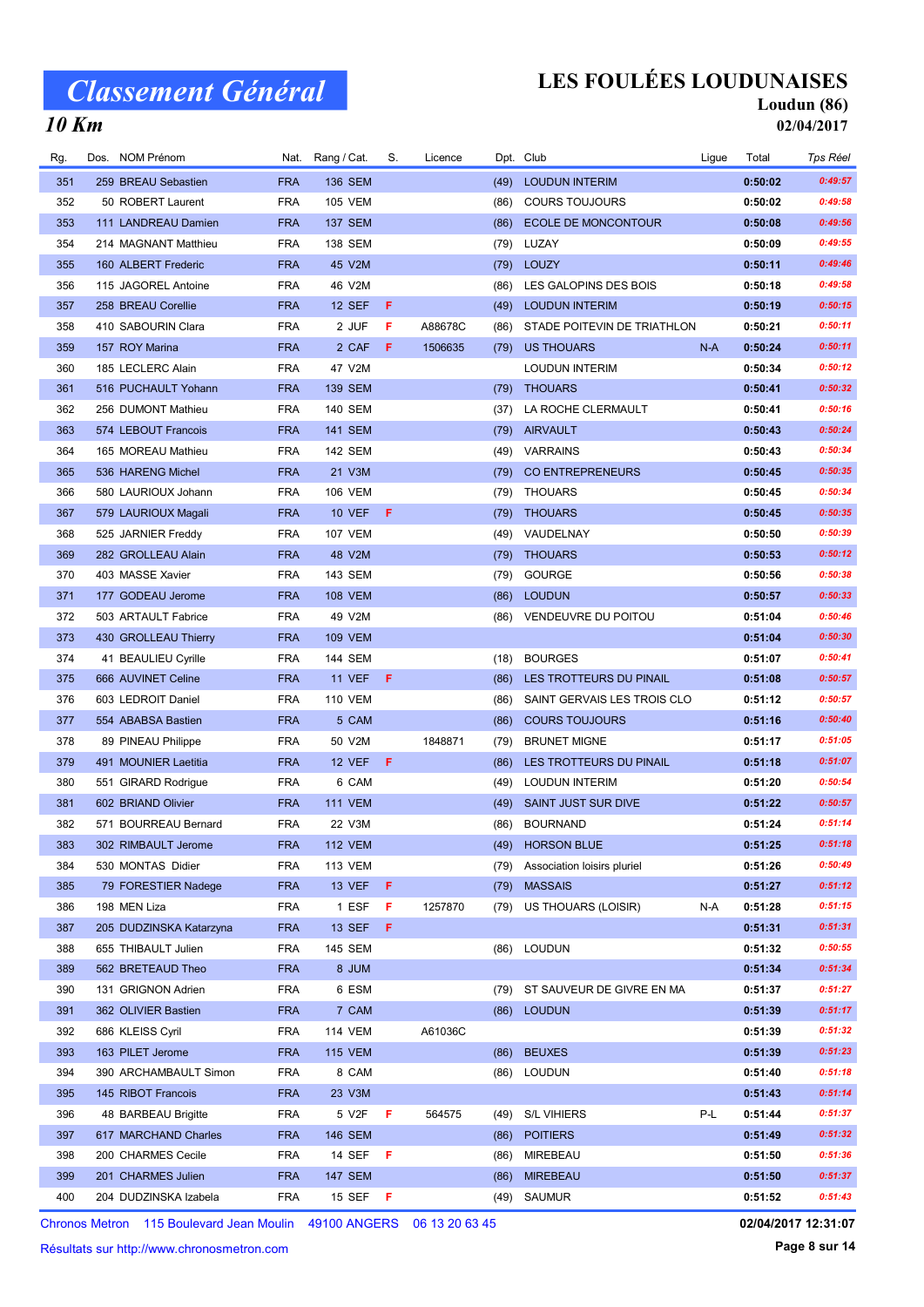### LES FOULÉES LOUDUNAISES

#### Loudun (86) 02/04/2017

### 10 Km

| Rg.        | Dos. NOM Prénom                            | Nat.                     | Rang / Cat.               | S.  | Licence |              | Dpt. Club                                     | Ligue | Total              | Tps Réel |
|------------|--------------------------------------------|--------------------------|---------------------------|-----|---------|--------------|-----------------------------------------------|-------|--------------------|----------|
| 401        | 334 GIRARD Willy                           | <b>FRA</b>               | <b>116 VEM</b>            |     |         |              | (37) LA ROCHE CLERMAULT                       |       | 0:51:54            | 0:51:30  |
| 402        | 605 GOUSSE Alexandre                       | <b>FRA</b>               | 148 SEM                   |     |         |              |                                               |       | 0:51:55            | 0:51:39  |
| 403        | 75 TRANCHANT Jacky                         | <b>FRA</b>               | 51 V2M                    |     |         | (86)         | LES RUNNEURS DES VIGNES                       |       | 0:52:03            | 0:51:52  |
| 404        | 51 LEFEVRE Pauline                         | <b>FRA</b>               | <b>16 SEF</b>             | -F  |         | (17)         | <b>CORME ROYAL</b>                            |       | 0:52:08            | 0:52:02  |
| 405        | 600 BEAUVAIS Sebastien                     | <b>FRA</b>               | <b>117 VEM</b>            |     |         | (49)         | <b>CENTER PARCS</b>                           |       | 0:52:09            | 0:51:57  |
| 406        | 489 MARKOU Nicolas                         | <b>FRA</b>               | 149 SEM                   |     |         | (86)         | <b>ELIS</b>                                   |       | 0:52:10            | 0:51:33  |
| 407        | 218 AUBEUF Laurent                         | <b>FRA</b>               | <b>118 VEM</b>            |     |         | (44)         | <b>BRUNET MIGNE</b>                           |       | 0:52:12            | 0:51:41  |
| 408        | 307 GARNIER Xavier                         | <b>FRA</b>               | <b>119 VEM</b>            |     |         | (44)         | <b>BRUNET MIGNE</b>                           |       | 0:52:19            | 0:51:48  |
| 409        | 651 TESTU BERLUREAU Marine                 | <b>FRA</b>               | 17 SEF                    | - F | A86265C |              | <b>SAUMUR TRIATHLON</b>                       |       | 0:52:25            | 0:52:25  |
| 410        | 708 PENOT Claude                           | <b>FRA</b>               | <b>120 VEM</b>            |     |         | (86)         | <b>LOUDUN</b>                                 |       | 0:52:26            | 0:51:58  |
| 411        | 591 RINUIT Jean Luc                        | <b>FRA</b>               | 52 V2M                    |     |         |              | <b>ENTENTE POITIERS ATHLE 86</b>              |       | 0:52:28            | 0:52:22  |
| 412        | 159 MOINE Joel                             | <b>FRA</b>               | 53 V2M                    |     |         | (86)         | <b>VOUNEUIL SUR VIENNE</b>                    |       | 0:52:30            | 0:52:04  |
| 413        | 65 ROY Christophe                          | <b>FRA</b>               | 54 V2M                    |     |         | (86)         | <b>ASCORI</b>                                 |       | 0:52:33            | 0:52:27  |
| 414        | 116 AUCHER Alain                           | <b>FRA</b>               | 24 V3M                    |     |         | (86)         | <b>LOUDUN INTERIM</b>                         |       | 0:52:40            | 0:52:18  |
| 415        | 417 HOUSSIER Aurelie                       | <b>FRA</b>               | <b>18 SEF</b>             | -F  |         | (37)         | <b>SORIGNY</b>                                |       | 0:52:41            | 0:52:07  |
| 416        | 549 ARTUS Sandrine                         | <b>FRA</b>               | <b>14 VEF</b>             | F   |         | (79)         | <b>LOUDUN INTERIM</b>                         |       | 0:52:41            | 0:52:27  |
| 417        | 664 THADAUME Denis                         | <b>FRA</b>               | <b>150 SEM</b>            |     |         |              | <b>CGL</b>                                    |       | 0:52:41            | 0:52:01  |
| 418        | 645 JOUANNEAU Ludovick                     | <b>FRA</b>               | 151 SEM                   |     |         | (86)         | CGL                                           |       | 0:52:47            | 0:52:06  |
| 419        | 97 BREDIF Jean Pierre                      | <b>FRA</b>               | 55 V2M                    |     |         | (86)         | CHASSENEUIL DU POITOU                         |       | 0:52:48            | 0:52:31  |
| 420        | 682 GOILARD Benoit                         | <b>FRA</b>               | <b>152 SEM</b>            |     |         | (86)         | CGL                                           |       | 0:52:51            | 0:52:10  |
| 421        | 269 AUBUGEAU Philippe                      | <b>FRA</b>               | <b>121 VEM</b>            |     |         | (86)         | RUNNEURS DES VIGNES                           |       | 0:52:51            | 0:52:27  |
| 422        | 495 TROCHAIN Nadine                        | <b>FRA</b>               | <b>15 VEF</b>             | F.  |         | (79)         | SAINT MARTIN DE SANZAY                        |       | 0:52:52            | 0:52:40  |
| 423        | 412 RACLET Clotilde                        | <b>FRA</b>               | <b>19 SEF</b>             | -F  |         | (86)         | David et ses droles de dames                  |       | 0:52:55            | 0:52:35  |
| 424        | 241 ARROM Jean Marc                        | <b>FRA</b>               | 56 V2M                    |     |         | (49)         | <b>LOUDUN INTERIM</b>                         |       | 0:52:55            | 0:52:37  |
| 425        | 129 FERDINAND Damien                       | <b>FRA</b>               | <b>153 SEM</b>            |     |         | (86)         | <b>LOUDUN INTERIM</b>                         |       | 0:52:56            | 0:52:22  |
| 426        | 149 MUREAULT Alex                          | <b>FRA</b>               | 25 V3M                    |     |         | (86)         | LOUDUN                                        |       | 0:52:58            | 0:52:33  |
| 427        | 303 ALLETRU Xavier                         | <b>FRA</b>               | <b>154 SEM</b>            |     |         |              | (86) ARCAY                                    |       | 0:52:59            | 0:52:31  |
| 428        | 314 TERRIEN Jean Francois                  | <b>FRA</b>               | 26 V3M                    |     |         |              | <b>ASCORI</b>                                 |       | 0:53:00            | 0:52:25  |
| 429        | 454 FUSEAU Christophe                      | <b>FRA</b>               | <b>122 VEM</b>            |     |         |              | (79) SAINT VARENT                             |       | 0:53:00            | 0:52:37  |
| 430        | 98 BONVIN Stanislas                        | <b>FRA</b>               | 155 SEM                   |     | T300084 |              | USEAB RUNNING ET MARCHE N                     |       | 0:53:01            | 0:52:46  |
| 431        | 688 MORENO Andre                           | <b>FRA</b>               | 27 V3M                    |     |         | (37)         | <b>ASCORI</b>                                 |       | 0:53:02            | 0:52:35  |
| 432        | 486 GREMILLET Nicolas                      | <b>FRA</b>               | 156 SEM                   |     |         |              | <b>ELIS</b>                                   |       | 0:53:02            | 0:52:26  |
| 433        |                                            | <b>FRA</b>               |                           |     |         | (86)         |                                               |       | 0:53:05            | 0:52:39  |
| 434        | 367 BAUCHET Mikael                         | <b>FRA</b>               | <b>123 VEM</b>            |     |         |              | <b>MANIP</b>                                  |       |                    | 0:52:55  |
|            | 587 BRECHAULT Didier<br>350 BOUQUET Samuel |                          | 124 VEM<br><b>125 VEM</b> |     |         | (79)         | US THOUARS                                    |       | 0:53:09            | 0:52:49  |
| 435<br>436 | 399 RAYNAUD Fabrice                        | <b>FRA</b><br><b>FRA</b> | <b>126 VEM</b>            |     |         | (49)<br>(86) | <b>MARIE TEAM</b><br>LES GALOPINS DES BOIS    |       | 0:53:09<br>0:53:11 | 0:52:48  |
| 437        | 246 LEVRAULT Jean                          | <b>FRA</b>               | <b>157 SEM</b>            |     |         |              | <b>WAKE UP FORM</b>                           |       | 0:53:13            | 0:52:34  |
|            |                                            |                          |                           |     |         | (49)         |                                               |       |                    | 0:52:36  |
| 438        | 168 BODET Roland                           | <b>FRA</b>               | 28 V3M                    |     |         | (86)         | <b>COURS TOUJOURS</b>                         |       | 0:53:13            | 0:53:06  |
| 439        | 552 COUSIN Maud                            | <b>FRA</b>               | <b>16 VEF</b>             | -F  |         |              | (86) LES FONDUS<br><b>ASSAUT BOXE THOUARS</b> |       | 0:53:15            | 0:52:44  |
| 440        | 541 COSTE Benoit                           | <b>FRA</b>               | 158 SEM                   |     |         |              |                                               |       | 0:53:17            | 0:52:39  |
| 441        | 104 MIGNE Christelle                       | <b>FRA</b>               | <b>17 VEF</b>             | - F |         |              | (17) SAINT GEORGES DE DIDONNE                 |       | 0:53:20            |          |
| 442        | 704 DENIAU Gilles                          | <b>FRA</b>               | 57 V2M                    |     | A32394C | (49)         | SAUMUR TRIATHLON                              |       | 0:53:23            | 0:52:53  |
| 443        | 563 GAUTREAU Gerard                        | <b>FRA</b>               | 29 V3M                    |     | 277096  | (79)         | US THOUARS (LOISIR)                           | $N-A$ | 0:53:23            | 0:53:23  |
| 444        | 613 LAMBERT Francoise                      | <b>FRA</b>               | 6 V2F                     | F   |         | (86)         | <b>LOUDUN</b>                                 |       | 0:53:23            | 0:53:23  |
| 445        | 597 DURAND Freddy                          | <b>FRA</b>               | 58 V2M                    |     |         | (86)         | <b>LOUDUN INTERIM</b>                         |       | 0:53:23            | 0:52:44  |
| 446        | 581 GUERET Solene                          | <b>FRA</b>               | 18 VEF                    | - F | 1816045 | (79)         | US THOUARS (LOISIR)                           | N-A   | 0:53:25            | 0:53:03  |
| 447        | 113 BIRAUD Arnauld                         | <b>FRA</b>               | <b>159 SEM</b>            |     |         |              | (79) THOUARS                                  |       | 0:53:27            | 0:52:57  |
| 448        | 349 RIGAUD Kilian                          | <b>FRA</b>               | 9 CAM                     |     |         |              | (86) VOUILLE                                  |       | 0:53:31            | 0:53:20  |
| 449        | 295 THOMAS Emilien                         | <b>FRA</b>               | <b>160 SEM</b>            |     |         |              | (86) CGL                                      |       | 0:53:34            | 0:53:16  |
| 450        | 681 RITOUX Valentin                        | <b>FRA</b>               | 161 SEM                   |     |         |              | (86) CGL                                      |       | 0:53:35            | 0:52:53  |

Chronos Metron 115 Boulevard Jean Moulin 49100 ANGERS 06 13 20 63 45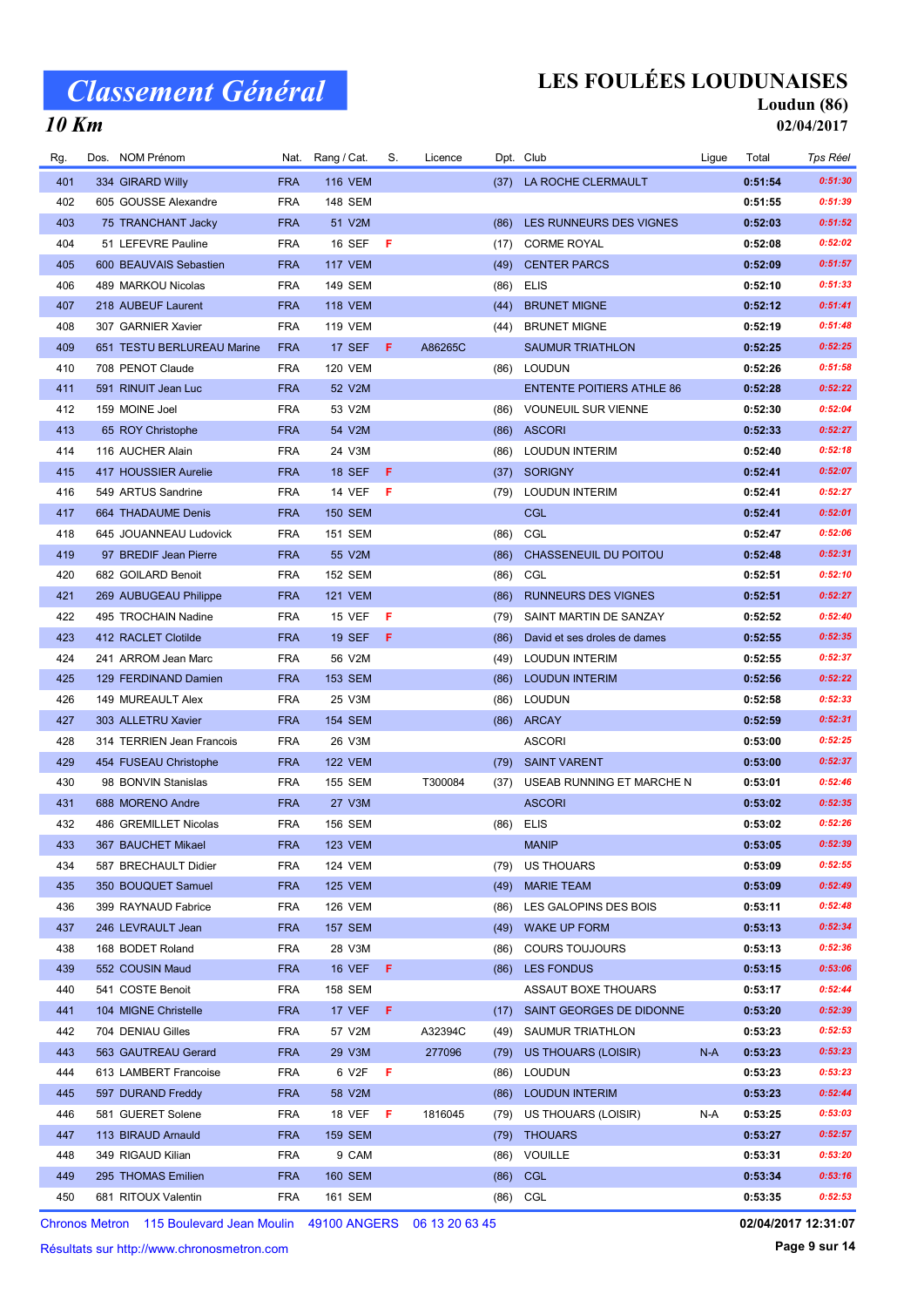## LES FOULÉES LOUDUNAISES

Nat. Rang / Cat. S. Licence Dpt. Club Cub Ligue Total Tps Réel

#### Loudun (86) 02/04/2017

### 10 Km

| 451 | 71 NAVARRO Bruno          | <b>FRA</b> | <b>127 VEM</b>     |              |         | (37) | <b>CHINON</b>                    |            | 0:53:39 | 0:53:10 |
|-----|---------------------------|------------|--------------------|--------------|---------|------|----------------------------------|------------|---------|---------|
| 452 | 343 VIOLLEAU Franck       | <b>FRA</b> | 59 V2M             |              |         | (86) | COUSSAY                          |            | 0:53:39 | 0:53:07 |
| 453 | 548 GRATTEAU Benoit       | <b>FRA</b> | <b>162 SEM</b>     |              |         | (86) |                                  |            | 0:53:41 | 0:53:12 |
| 454 | 336 MERON Olivier         | <b>FRA</b> | 60 V2M             |              |         | (44) | <b>BRUNET MIGNE</b>              |            | 0:53:43 | 0:53:12 |
| 455 | 577 LECOEUR Marina        | <b>FRA</b> | <b>19 VEF</b>      | F.           |         | (86) | <b>CHOUPPES</b>                  |            | 0:53:43 | 0:53:23 |
| 456 | 680 GALLAIS Julien        | <b>FRA</b> | 163 SEM            |              |         | (86) | CGL                              |            | 0:53:44 | 0:53:01 |
| 457 | 109 DELAVAULT Janique     | <b>FRA</b> | 7 V <sub>2</sub> F | F            |         | (86) | <b>COURIR DANS CHATELLERAULT</b> |            | 0:53:45 | 0:53:37 |
| 458 | 190 MARIN Nathalie        | <b>FRA</b> | 8 V2F              | F            |         | (86) | <b>VIENNE BIATHLON</b>           |            | 0:53:48 | 0:53:48 |
| 459 | 140 BROUX Charlotte       | <b>FRA</b> | <b>20 SEF</b>      | F.           |         |      | (37) LARCAY                      |            | 0:53:49 | 0:53:39 |
| 460 | 526 JARNIER Celine        | <b>FRA</b> | 21 SEF             | F            |         | (49) | VAUDELNAY                        |            | 0:53:50 | 0:53:39 |
| 461 | 283 CHENEBAUD Julien      | <b>FRA</b> | <b>164 SEM</b>     |              |         | (86) | <b>COURS TOUJOURS</b>            |            | 0:53:54 | 0:53:16 |
| 462 | 484 NICOT Philippe        | <b>FRA</b> | 30 V3M             |              |         | (86) | <b>ELIS</b>                      |            | 0:53:56 | 0:53:52 |
| 463 | 402 TOULAT Lydie          | <b>FRA</b> | <b>22 SEF</b>      | F            |         | (79) | <b>JOG GATINE</b>                |            | 0:54:00 | 0:53:41 |
| 464 | 409 RIDOUARD Isabelle     | <b>FRA</b> | 23 SEF             | -F           | 1906615 | (79) | US THOUARS (LOISIR)              | N-A        | 0:54:00 | 0:53:42 |
| 465 | 202 BARRET Patrice        | <b>FRA</b> | <b>128 VEM</b>     |              |         | (49) | <b>MARIE TEAM</b>                |            | 0:54:07 | 0:53:45 |
| 466 | 134 VIELLEFON Sylvie      | <b>FRA</b> | 9 V2F              | F            | 1597173 | (37) | JOUE RUNNING 37 (LOISIR)         | <b>CEN</b> | 0:54:10 | 0:54:00 |
| 467 | 515 RABOTTEAU Gilles      | <b>FRA</b> | 61 V2M             |              |         | (86) | <b>LOUDUN INTERIM</b>            |            | 0:54:18 | 0:53:37 |
| 468 | 453 REUCHERAND Celine     | <b>FRA</b> | <b>20 VEF</b>      | - F          |         |      | (79) ST VARENT                   |            | 0:54:20 | 0:53:56 |
| 469 | 675 RENIAUD Patrick       | <b>FRA</b> | 62 V2M             |              |         | (86) | <b>MANIP</b>                     |            | 0:54:20 | 0:53:49 |
| 470 | 532 AUBRIET Helene        | <b>FRA</b> | 24 SEF             | F            |         |      | (86) CHATELLERAULT               |            | 0:54:22 | 0:54:02 |
| 471 | 265 FRADET Daniel         | <b>FRA</b> | 63 V2M             |              |         |      |                                  |            | 0:54:25 | 0:53:40 |
| 472 | 363 THIBAULT Jimmy        | <b>FRA</b> | <b>165 SEM</b>     |              |         |      | CGL                              |            | 0:54:29 | 0:53:55 |
| 473 | 124 LIPPMANN David        | <b>FRA</b> | <b>166 SEM</b>     |              |         | (86) | <b>POITIERS</b>                  |            | 0:54:37 | 0:54:17 |
| 474 | 550 BAUDU Beatrice        | <b>FRA</b> | 21 VEF             | - F          |         |      | (79) SAINT VARENT RUN            |            | 0:54:38 | 0:54:13 |
| 475 | 379 COME Frederic         | <b>FRA</b> | <b>129 VEM</b>     |              |         |      |                                  |            | 0:54:39 | 0:54:16 |
| 476 | 662 RAIMBAULT Emilie      | <b>FRA</b> | 25 SEF             | F            |         |      | <b>BRUNET MIGNE</b>              |            | 0:54:41 | 0:54:34 |
| 477 | 505 DEMONTOUX Veronique   | <b>FRA</b> | <b>22 VEF</b>      | F.           |         | (86) | LENCLOITRE JOGGING CLUB          |            | 0:54:42 | 0:54:42 |
| 478 | 507 FOUINETEAU Jean Paul  | <b>FRA</b> | 31 V3M             |              |         | (86) | LENCLOITRE JOGGING CLUB          |            | 0:54:44 | 0:54:26 |
| 479 | 255 DENIORT Claudy        | <b>FRA</b> | 64 V2M             |              |         |      | (86) LES ORMES                   |            | 0:54:50 | 0:54:14 |
| 480 | 383 VAUDEL Alain          | <b>FRA</b> | 167 SEM            |              |         | (86) | <b>POITIERS</b>                  |            | 0:54:51 | 0:54:15 |
| 481 | 385 GRANSAGNE Madely      | <b>FRA</b> | 23 VEF             | F            |         | (86) | LES GAZELLES DE CISSE            |            | 0:54:52 | 0:54:38 |
| 482 | 284 AUVINET Laurence      | <b>FRA</b> | 24 VEF             | F            |         | (86) | David et ses droles de dames     |            | 0:54:53 | 0:54:36 |
| 483 | 164 AVRARD Angelique      | <b>FRA</b> | <b>26 SEF</b>      | F            |         |      | (79) BOUILLE ST PAUL             |            | 0:54:53 | 0:54:15 |
| 484 | 656 THIBAULT Chloe        | <b>FRA</b> | 27 SEF             | $\mathsf{F}$ |         |      | (86) LOUDUN                      |            | 0:54:55 | 0:54:18 |
| 485 | 480 LOULERGUE Pierrick    | <b>FRA</b> | 65 V2M             |              |         | (86) | <b>POMPIERS</b>                  |            | 0:55:01 | 0:54:53 |
| 486 | 628 CHEVALLEREAU Amandine | <b>FRA</b> | 28 SEF             | - F          |         | (49) | <b>CENTER PARCS</b>              |            | 0:55:03 | 0:54:46 |
| 487 | 585 BERNARDET Sylvain     | <b>FRA</b> | 168 SEM            |              |         |      | (86) AULNAY                      |            | 0:55:07 | 0:54:25 |
| 488 | 301 RAZA Nathalie         | <b>FRA</b> | 25 VEF             | F            |         |      | (86) CLAIN A PICTAVE POITIERS    |            | 0:55:08 | 0:55:08 |
| 489 | 357 RECHER Daniel         | <b>FRA</b> | 66 V2M             |              |         |      |                                  |            | 0:55:18 | 0:54:48 |
| 490 | 346 CLISSON Anne Sophie   | <b>FRA</b> | <b>26 VEF</b>      | F            |         |      | (86) MAZEUIL                     |            | 0:55:19 | 0:54:48 |
| 491 | 154 MERON Murielle        | <b>FRA</b> | 10 V2F             | F.           |         | (17) | <b>BRUNET MIGNE</b>              |            | 0:55:19 | 0:54:57 |
| 492 | 404 VILLAIN Guillaume     | <b>FRA</b> | 169 SEM            |              |         |      | (86) VILLE DE LOUDUN             |            | 0:55:27 | 0:54:54 |
| 493 | 556 ABABSA Emmanuel       | <b>FRA</b> | <b>130 VEM</b>     |              |         | (86) | <b>COURS TOUJOURS</b>            |            | 0:55:37 | 0:55:00 |
| 494 | 560 BECOT Lea             | <b>FRA</b> | 3 JUF              | F            |         | (79) | SAINT JEAN DE THOUARS            |            | 0:55:37 | 0:55:35 |
| 495 | 192 DURAND Florian        | <b>FRA</b> | <b>170 SEM</b>     |              |         |      |                                  |            | 0:55:37 | 0:55:16 |
| 496 | 359 RAMAYE Katty          | <b>FRA</b> | 27 VEF             | F            |         | (86) | <b>VIVONNE LOISIRS</b>           |            | 0:55:42 | 0:55:42 |
| 497 | 206 BARON Cedric          | <b>FRA</b> | 171 SEM            |              |         |      |                                  |            | 0:55:43 | 0:55:30 |
| 498 | 477 RIERA Samuel          | <b>FRA</b> | 172 SEM            |              |         | (86) | <b>POMPIERS</b>                  |            | 0:55:46 | 0:55:36 |
| 499 | 465 BEGUE Marion          | <b>FRA</b> | <b>29 SEF</b>      | F            |         | (86) | <b>MOUTERRE SILLY</b>            |            | 0:55:46 | 0:55:40 |
| 500 | 710 GAZEAU Pierre         | <b>FRA</b> | 7 ESM              |              |         | (86) | <b>POMPIERS</b>                  |            | 0:55:47 | 0:55:41 |
|     |                           |            |                    |              |         |      |                                  |            |         |         |

Rg. Dos. NOM Prénom **Cat. Nat. Rang / Cat. S. Licence** Dpt. Club Club Clique Total

Chronos Metron 115 Boulevard Jean Moulin 49100 ANGERS 06 13 20 63 45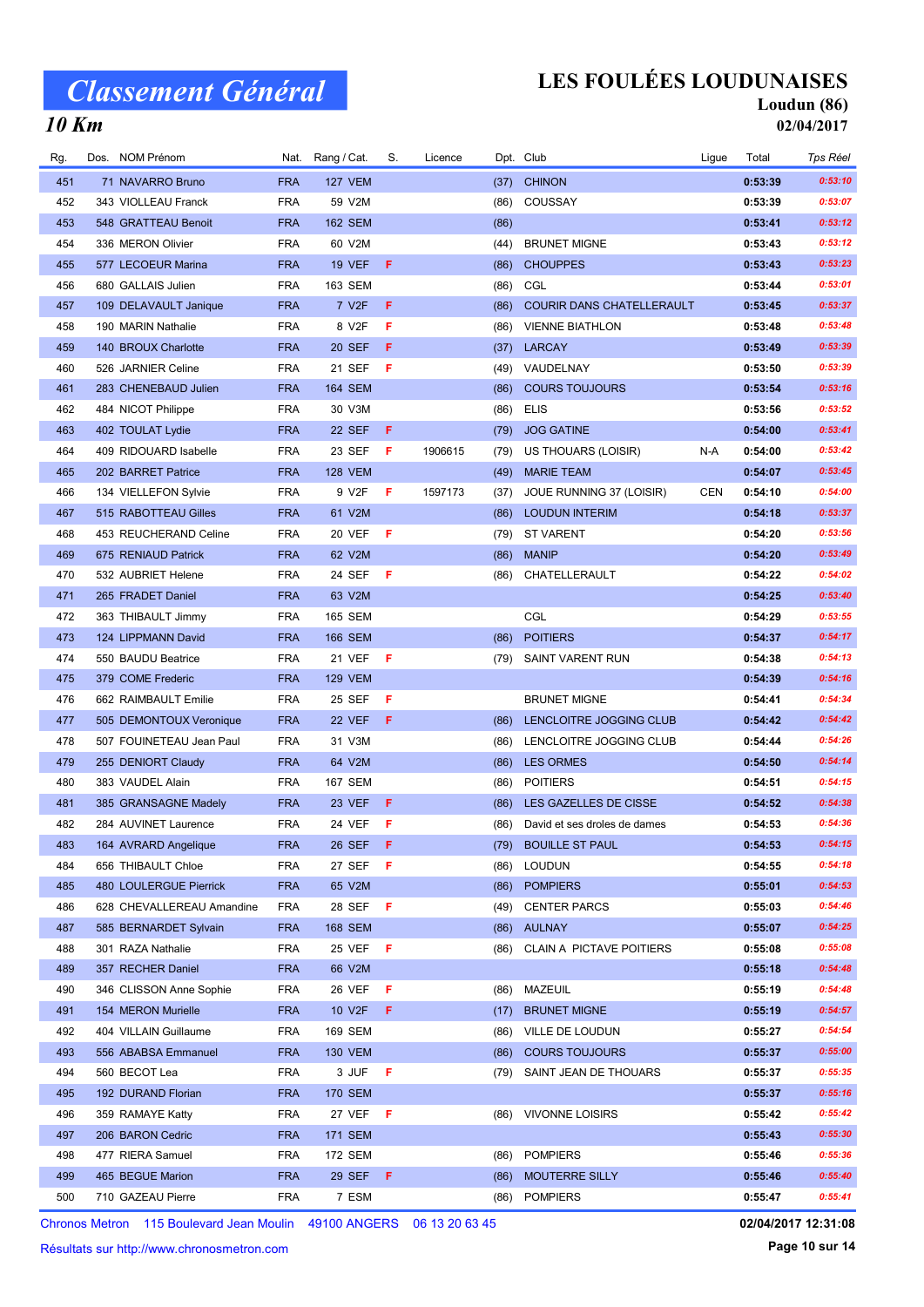## LES FOULÉES LOUDUNAISES

Nat. Rang / Cat. S. Licence Dpt. Club and the Suite of Ligue Total Tps Réel

#### Loudun (86) 02/04/2017

### 10 Km

| 501 | 623 LAIRET Olivier         | <b>FRA</b> | <b>131 VEM</b> |    |         | (86) | <b>SAINT GEORGES LES BAILLARG</b> |     | 0:55:54 | 0:55:20 |
|-----|----------------------------|------------|----------------|----|---------|------|-----------------------------------|-----|---------|---------|
| 502 | 657 DAVID Guillaume        | <b>FRA</b> | <b>132 VEM</b> |    |         | (86) | MESSEME                           |     | 0:55:54 | 0:55:22 |
| 503 | 199 SOUCHARD Bruno         | <b>FRA</b> | 67 V2M         |    |         |      | <b>ECOLE DE MONCONTOUR</b>        |     | 0:55:58 | 0:55:44 |
| 504 | 174 LAPERRIERE Didier      | <b>FRA</b> | 68 V2M         |    |         | (86) | <b>BRUNET MIGNE</b>               |     | 0:55:59 | 0:55:30 |
| 505 | 615 LEVY Anthony           | <b>FRA</b> | <b>173 SEM</b> |    |         | (86) | <b>POITIERS</b>                   |     | 0:56:10 | 0:55:50 |
| 506 | 614 SAHLI Myriam           | <b>FRA</b> | 30 SEF         | -F |         | (86) | <b>POITIERS</b>                   |     | 0:56:10 | 0:55:51 |
| 507 | 582 GUERET Olivier         | <b>FRA</b> | <b>133 VEM</b> |    |         | (79) | ST MARTIN DE MACON                |     | 0:56:15 | 0:55:53 |
| 508 | 361 RAT THEVENIN Catherine | <b>FRA</b> | 28 VEF         | F  |         | (86) | ANGLIERS                          |     | 0:56:15 | 0:56:04 |
| 509 | 627 RENAULT Gabin          | <b>FRA</b> | 10 CAM         |    |         | (86) | <b>LOUDUN INTERIM</b>             |     | 0:56:16 | 0:55:50 |
| 510 | 260 RENAULT Vincent        | <b>FRA</b> | 134 VEM        |    |         | (86) | <b>LOUDUN INTERIM</b>             |     | 0:56:16 | 0:55:51 |
| 511 | 492 MAILLARD Antoine       | <b>FRA</b> | 174 SEM        |    |         | (86) | <b>POITIERS</b>                   |     | 0:56:23 | 0:55:52 |
| 512 | 110 ANNEZO Gerard          | <b>FRA</b> | 32 V3M         |    |         | (86) | <b>COURS TOUJOURS</b>             |     | 0:56:28 | 0:55:48 |
| 513 | 392 GONCALVES Antoine      | <b>FRA</b> | <b>175 SEM</b> |    |         | (37) | <b>BRUNET MIGNE</b>               |     | 0:56:31 | 0:56:31 |
| 514 | 76 PASSOT Claire           | <b>FRA</b> | 31 SEF         | F  |         | (41) | <b>BLOIS</b>                      |     | 0:56:34 | 0:55:59 |
| 515 | 329 EMERY Nelly            | <b>FRA</b> | 11 V2F         | F  |         |      | <b>ASCORI</b>                     |     | 0:56:34 | 0:56:08 |
| 516 | 676 DUPUIS Francis         | <b>FRA</b> | 69 V2M         |    |         | (86) | LOUDUN                            |     | 0:56:39 | 0:56:03 |
| 517 | 82 ROBERT Severine         | <b>FRA</b> | <b>29 VEF</b>  | F  |         |      | (86) LOUDUN                       |     | 0:56:40 | 0:56:18 |
| 518 | 43 KUENY Cecile            | <b>FRA</b> | 30 VEF         | F  |         | (44) | <b>SAINT HERBLAIN</b>             |     | 0:56:40 | 0:56:18 |
| 519 | 653 GALERNE Christian      | <b>FRA</b> | 33 V3M         |    |         | (86) | <b>DERCE</b>                      |     | 0:56:42 | 0:56:30 |
| 520 | 568 ROYER Stephane         | <b>FRA</b> | <b>135 VEM</b> |    |         | (49) | <b>BREZE</b>                      |     | 0:56:44 | 0:56:18 |
| 521 | 263 BOIGNE Regine          | <b>FRA</b> | 12 V2F         | F  |         |      |                                   |     | 0:56:45 | 0:56:29 |
| 522 | 143 CERCLET Cynthia        | <b>FRA</b> | 32 SEF         | F  |         |      |                                   |     | 0:56:51 | 0:56:41 |
| 523 | 126 FONTAINE Thomas        | <b>FRA</b> | <b>176 SEM</b> |    |         | (17) | <b>ARDILLIERES</b>                |     | 0:56:53 | 0:56:30 |
| 524 | 355 LEBLANC Valentine      | <b>FRA</b> | 33 SEF         | -F |         | (86) | <b>SCORBE CLAIRVAUX</b>           |     | 0:56:53 | 0:56:20 |
| 525 | 529 MONTAS Jean Baptiste   | <b>FRA</b> | 11 CAM         |    |         | (86) | <b>POMPIERS</b>                   |     | 0:56:54 | 0:56:47 |
| 526 |                            | <b>FRA</b> | 177 SEM        |    |         |      | (86) LOUDUN                       |     | 0:56:58 | 0:56:55 |
|     | 501 RENAUDEAU Lucas        |            |                |    |         |      |                                   |     |         | 0:56:17 |
| 527 | 210 MASSONNET Guillaume    | <b>FRA</b> | 178 SEM        |    |         | (86) | <b>FIDUCIAL</b>                   |     | 0:57:00 |         |
| 528 | 313 PROUST Jacques         | <b>FRA</b> | 34 V3M         |    |         | (86) | ASCORI                            |     | 0:57:05 | 0:56:57 |
| 529 | 584 BROUSSE Martine        | <b>FRA</b> | 3 V3F          | F. | t238433 | (86) | <b>CHABICHOU</b>                  |     | 0:57:06 | 0:56:51 |
| 530 | 685 LE BERRE Denis         | <b>FRA</b> | 70 V2M         |    |         |      |                                   |     | 0:57:07 | 0:56:40 |
| 531 | 58 COUET Marie             | <b>FRA</b> | 2 ESF          | F  |         | (86) | <b>LOUDUN</b>                     |     | 0:57:11 | 0:56:56 |
| 532 | 53 CARRE Daniel            | <b>FRA</b> | 35 V3M         |    |         | (86) | LOUDUN                            |     | 0:57:11 | 0:57:01 |
| 533 | 586 DUVAL Nathalie         | <b>FRA</b> | 31 VEF         | -F |         |      | (86) ROIFFE                       |     | 0:57:13 | 0:56:35 |
| 534 | 108 RATOUIT Nicole         | FRA        | 4 V3F          |    | 1641840 |      | (37) JOUE RUNNING 37              | CEN | 0:57:19 | 0:57:09 |
| 535 | 328 ROUMEAS Elodie         | <b>FRA</b> | 34 SEF         | F  |         |      | $(37)$ ASCORI                     |     | 0:57:31 | 0:57:08 |
| 536 | 69 FONTAINE Herve          | <b>FRA</b> | <b>136 VEM</b> |    |         |      |                                   |     | 0:57:34 | 0:56:55 |
| 537 | 723 BONE Michel            | <b>FRA</b> | 36 V3M         |    |         |      | (86) LOUDUN                       |     | 0:57:48 | 0:57:08 |
| 538 | 262 BOIGNE Lucie           | <b>FRA</b> | 35 SEF         | Æ  |         |      |                                   |     | 0:57:48 | 0:57:48 |
| 539 | 268 AUBUGEAU Marie Laure   | <b>FRA</b> | 32 VEF         | F  |         | (86) | <b>RUNNEURS DES VIGNES</b>        |     | 0:57:54 | 0:57:54 |
| 540 | 590 GUNTZ Franck           | <b>FRA</b> | <b>137 VEM</b> |    |         | (86) | <b>CHOUPPES</b>                   |     | 0:57:54 | 0:57:25 |
| 541 | 499 AUDRAIN Anne Florence  | <b>FRA</b> | 33 VEF         | F  |         | (86) | <b>COURS TOUJOURS</b>             |     | 0:57:56 | 0:57:17 |
| 542 | 599 GUERIN Bruno           | FRA        | <b>138 VEM</b> |    |         | (86) | LOUDUN INTERIM                    |     | 0:57:56 | 0:57:31 |
| 543 | 133 BAUMULLER Anne         | <b>FRA</b> | 36 SEF         | F  |         |      | (85) ST MICHEL MONT MERCURE       |     | 0:57:58 | 0:57:40 |
| 544 | 557 GAGNADOUX Ophelie      | FRA        | 3 ESF          | F  |         |      | (86) CENON SUR VIENNE             |     | 0:58:02 | 0:57:39 |
| 545 | 312 GODEAU Nathalie        | <b>FRA</b> | 37 SEF         | F. |         |      | <b>ASCORI</b>                     |     | 0:58:02 | 0:57:29 |
| 546 | 333 AUTSON Linda           | FRA        | 34 VEF         | F  |         | (37) | LA ROCHE CLERMAULT                |     | 0:58:04 | 0:57:39 |
| 547 | 558 GAGNADOUX Daniel       | <b>FRA</b> | 139 VEM        |    |         |      | (86) COURIR DANS CHATELLERAULT    |     | 0:58:05 | 0:57:41 |
| 548 | 318 GABOUT Sophie          | <b>FRA</b> | 13 V2F         | F  |         |      | <b>ASCORI</b>                     |     | 0:58:10 | 0:57:45 |
| 549 | 317 LEYGUE Alexandra       | <b>FRA</b> | 35 VEF         | F. |         |      | (86) ASCORI                       |     | 0:58:10 | 0:57:44 |
| 550 | 304 BRUYERE Pauline        | <b>FRA</b> | 38 SEF         | F  |         |      | (86) CHATELLERAULT                |     | 0:58:10 | 0:57:49 |

Rg. Dos. NOM Prénom **Cat. Nat. Rang / Cat. S.** Licence Dpt. Club Club Ligue Total

Chronos Metron 115 Boulevard Jean Moulin 49100 ANGERS 06 13 20 63 45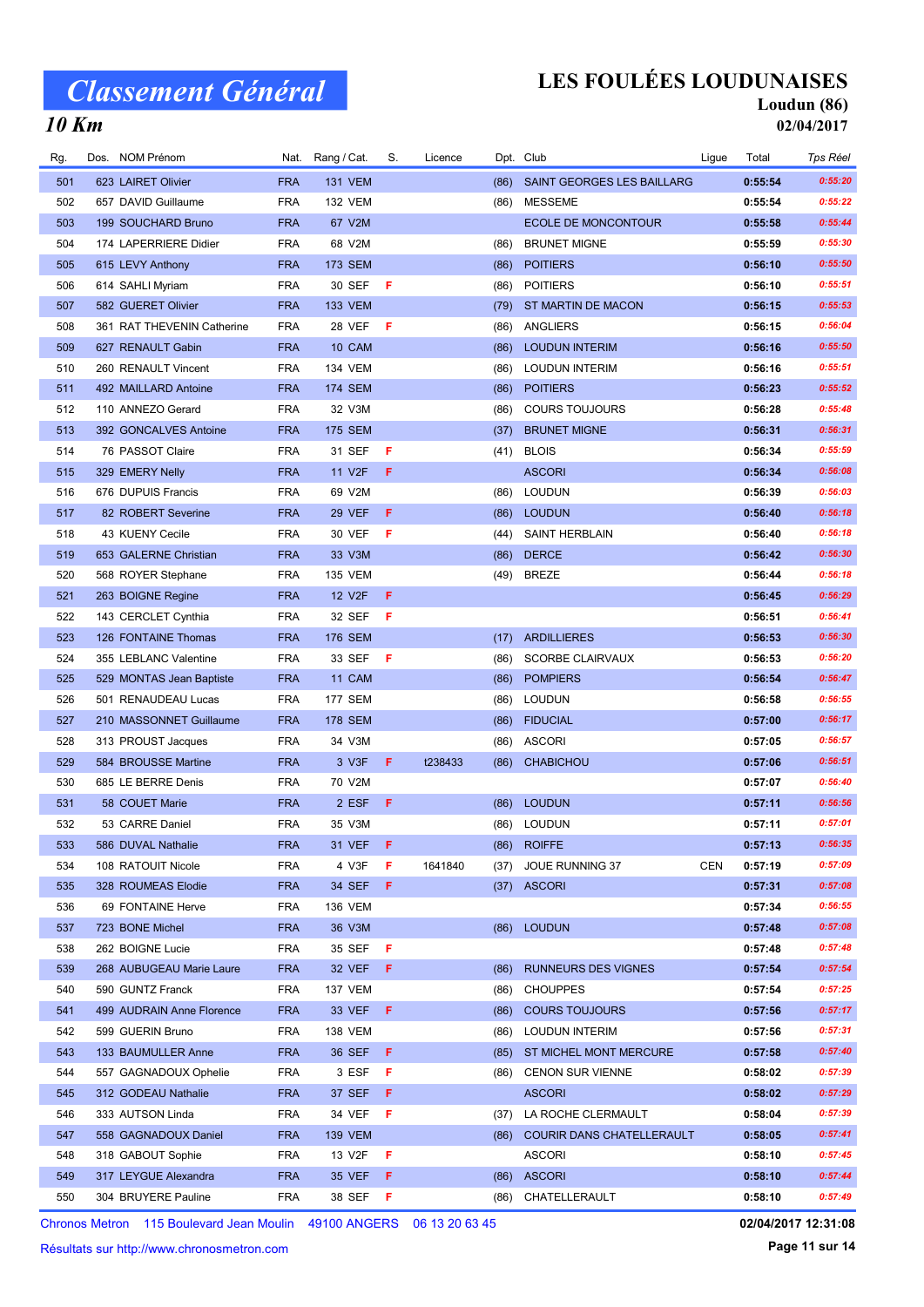### 10 Km

# LES FOULÉES LOUDUNAISES

# Loudun (86)

| Rg. | Dos. NOM Prénom             |            | Nat. Rang / Cat. | S.  | Licence |      | Dpt. Club                             | Ligue | Total   | Tps Réel |
|-----|-----------------------------|------------|------------------|-----|---------|------|---------------------------------------|-------|---------|----------|
| 551 | 85 FOUQUET Emmanuelle       | <b>FRA</b> | 39 SEF           | F   |         | (86) | SAINT LEGER DE MONTBRILLAIS           |       | 0:58:13 | 0:57:54  |
| 552 | 476 BERVAS Virginie         | <b>FRA</b> | 40 SEF           | F   |         | (86) | <b>POMPIERS</b>                       |       | 0:58:17 | 0:58:06  |
| 553 | 280 DARDENTE Geraldine      | <b>FRA</b> | 36 VEF           | F   |         |      | <b>LECLERC</b>                        |       | 0:58:21 | 0:57:59  |
| 554 | 193 BELLANGER Stephanie     | <b>FRA</b> | 37 VEF           | F   |         | (49) | <b>SAUMUR</b>                         |       | 0:58:22 | 0:58:22  |
| 555 | 56 PENISSON Cyrille         | <b>FRA</b> | <b>140 VEM</b>   |     |         | (86) | <b>LOUDUN</b>                         |       | 0:58:23 | 0:58:06  |
| 556 | 709 BILLON Bruno            | <b>FRA</b> | 37 V3M           |     |         | (86) | <b>CHALAIS</b>                        |       | 0:58:24 | 0:57:53  |
| 557 | 225 LAUDREN Valerie         | <b>FRA</b> | 38 VEF           | F   | 1237754 | (49) | AS CULTURELLE VERRIE ROU M P-L        |       | 0:58:25 | 0:58:00  |
| 558 | 391 CHAUVELIN Christelle    | <b>FRA</b> | 41 SEF           | F   |         | (37) | <b>BRUNET MIGNE</b>                   |       | 0:58:29 | 0:58:23  |
| 559 | 594 LE CARROUR Clemence     | <b>FRA</b> | 42 SEF           | F   |         | (86) | LES TROIS MOUTIERS                    |       | 0:58:30 | 0:58:18  |
| 560 | 366 LE GOFF BAUCHET Estelle | <b>FRA</b> | 39 VEF           | F   |         |      | <b>MANIP</b>                          |       | 0:58:32 | 0:58:06  |
| 561 | 327 MORENO Michele          | <b>FRA</b> | 5 V3F            | F   | 1340554 | (37) | <b>ASCORI</b>                         |       | 0:58:34 | 0:58:08  |
| 562 | 279 PANNIER Sandra          | <b>FRA</b> | 43 SEF           | F   |         | (86) | LECLERC                               |       | 0:58:39 | 0:58:11  |
| 563 | 229 PLANTARD Nathalie       | <b>FRA</b> | 44 SEF           | F   | 713030  | (49) | AS CULTURELLE VERRIE ROU M P-L        |       | 0:58:47 | 0:58:22  |
| 564 | 171 FRADET Monique          | <b>FRA</b> | 14 V2F           | F   |         | (86) | <b>LINIERS</b>                        |       | 0:58:55 | 0:58:14  |
| 565 | 414 JOUBERT Frederique      | <b>FRA</b> | 40 VEF           | F   |         | (86) | <b>LOUDUN INTERIM</b>                 |       | 0:59:00 | 0:58:49  |
| 566 | 42 KUENY Kervin             | <b>FRA</b> | <b>141 VEM</b>   |     |         |      |                                       |       | 0:59:03 | 0:58:41  |
| 567 | 180 BEAUSSE Jacky           | <b>FRA</b> | 38 V3M           |     |         | (86) | <b>MIGNE AUXANCES</b>                 |       | 0:59:06 | 0:58:59  |
| 568 | 488 CARDIN Lise             | <b>FRA</b> | 45 SEF           | F   |         | (49) | <b>ELIS</b>                           |       | 0:59:13 | 0:58:38  |
| 569 | 289 BOUTILLON Coralie       | <b>FRA</b> | 46 SEF           | F   |         | (49) | David et ses droles de dames          |       | 0:59:16 | 0:58:59  |
| 570 | 57 PANNIER Deborah          | <b>FRA</b> | 47 SEF           | F   |         | (86) | NEUVILLE DE POITOU                    |       | 0:59:17 | 0:58:48  |
| 571 | 123 AZORIN Auriane          | <b>FRA</b> | 48 SEF           | F   |         | (86) | <b>POITIERS</b>                       |       | 0:59:22 | 0:59:03  |
| 572 | 181 PRIEUR Yohan            | <b>FRA</b> | 179 SEM          |     |         | (86) | CHASSENEUIL DU POITOU                 |       | 0:59:23 | 0:59:14  |
| 573 | 95 REIGNER Audren           | <b>FRA</b> | 49 SEF           | F   |         |      | <b>BRUNET MIGNE</b>                   |       | 0:59:25 | 0:59:09  |
| 574 | 88 PASCAULT James           | <b>FRA</b> | 39 V3M           |     |         | (86) | <b>COURS TOUJOURS</b>                 |       | 0:59:27 | 0:58:50  |
| 575 | 528 MONTAS Christophe       | <b>FRA</b> | <b>142 VEM</b>   |     |         | (86) | <b>POMPIERS</b>                       |       | 0:59:31 | 0:59:22  |
| 576 | 400 MESSIER Francoise       | <b>FRA</b> | 41 VEF           | F   | 1842997 | (86) | LES GALOPINS DES BOIS                 | N-A   | 0:59:33 | 0:59:09  |
| 577 | 380 MISSOUM Samira          | <b>FRA</b> | 50 SEF           | F   |         |      |                                       |       | 0:59:34 | 0:59:11  |
| 578 | 573 LEBOUT Lina             | <b>FRA</b> | 51 SEF           | F   |         | (79) | AIRVAULT                              |       | 0:59:35 | 0:59:14  |
| 579 | 658 AUGER Caroline          | <b>FRA</b> | 52 SEF           | F   |         | (37) | <b>SAINT ROCH</b>                     |       | 0:59:36 | 0:59:16  |
| 580 | 323 BRISSEAU Guy            | <b>FRA</b> | 71 V2M           |     |         |      | <b>ASCORI</b>                         |       | 0:59:45 | 0:59:12  |
| 581 | 707 PERAULT Patrick         | <b>FRA</b> | 72 V2M           |     |         | (86) | <b>LOUDUN INTERIM</b>                 |       | 0:59:46 | 0:59:04  |
| 582 | 243 LANCELEUR Malika        | <b>FRA</b> | 42 VEF           | - F | 1755469 |      | (49) CA DU PAYS SAUMUROIS * (LOIS P-L |       | 0:59:48 | 0:59:24  |
| 583 | 60 RABIN Jean Claude        | <b>FRA</b> | 4 V4M            |     |         |      | (86) COURS TOUJOURS                   |       | 0:59:55 | 0:59:41  |
| 584 | 659 CARLIER Olivia          | <b>FRA</b> | 53 SEF <b>F</b>  |     |         | (37) | SAINT ROCH                            |       | 0:59:59 | 0:59:40  |
| 585 | 74 CHEMINADE Xavier         | <b>FRA</b> | <b>143 VEM</b>   |     |         | (86) | <b>LOUDUN INTERIM</b>                 |       | 1:00:11 | 0:59:28  |
| 586 | 382 DEMION Angele           | <b>FRA</b> | 54 SEF <b>F</b>  |     |         | (86) | OF COURSE MIGNALOUX                   |       | 1:00:15 | 0:59:39  |
| 587 | 101 GELLY Jeremy            | <b>FRA</b> | 180 SEM          |     |         | (86) | <b>LOUDUN HANBALL</b>                 |       | 1:00:25 | 0:59:51  |
| 588 | 395 DUPUIS Herve            | <b>FRA</b> | 144 VEM          |     |         |      |                                       |       | 1:00:32 | 1:00:00  |
| 589 | 679 DENIORT Patricia        | <b>FRA</b> | 43 VEF           | - F |         |      | (86) CDLC                             |       | 1:00:33 | 0:59:58  |
| 590 | 67 VAN HOVE Christophe      | <b>FRA</b> | 73 V2M           |     |         |      | (86) LOUDUN                           |       | 1:00:35 | 1:00:20  |
| 591 | 684 BREMAUD Alexandre       | <b>FRA</b> | 9 JUM            |     |         |      |                                       |       | 1:00:47 | 1:00:39  |
| 592 | 179 PRIEUR Dolores          | <b>FRA</b> | 55 SEF           | F   |         | (86) | CHASSENEUIL DU POITOU                 |       | 1:01:05 | 1:00:46  |
| 593 | 719 FARGEAU Marianne        | <b>FRA</b> | 56 SEF           | F   |         | (37) | SAINT CYR SUR LOIRE                   |       | 1:01:12 | 1:00:39  |
| 594 | 714 COCARD Annie Laurence   | <b>FRA</b> | 15 V2F           | F   |         |      | (49) BOCE                             |       | 1:01:32 | 1:00:59  |
| 595 | 481 FRESNAIS Fabiola        | <b>FRA</b> | <b>57 SEF</b>    | F   |         | (86) | <b>POMPIERS</b>                       |       | 1:01:34 | 1:01:26  |
| 596 | 106 BOUTIN Nicolas          | <b>FRA</b> | 181 SEM          |     |         | (86) | AMBERRE                               |       | 1:01:37 | 1:01:25  |
| 597 | 626 TURMEAU Florian         | <b>FRA</b> | 182 SEM          |     |         |      | (86) CGL                              |       | 1:01:44 | 1:01:02  |
| 598 | 512 THOMAS Alain            | <b>FRA</b> | 74 V2M           |     |         |      | (86) CGL                              |       | 1:01:53 | 1:01:28  |
| 599 | 670 THAURE LEFRESNE Julie   | <b>FRA</b> | 58 SEF F         |     |         | (75) | <b>PARIS</b>                          |       | 1:01:58 | 1:01:40  |
| 600 | 219 RICHARD Magalie         | FRA        | 59 SEF           | - F |         |      | (86) CGL                              |       | 1:02:01 | 1:01:28  |
|     |                             |            |                  |     |         |      |                                       |       |         |          |

Chronos Metron 115 Boulevard Jean Moulin 49100 ANGERS 06 13 20 63 45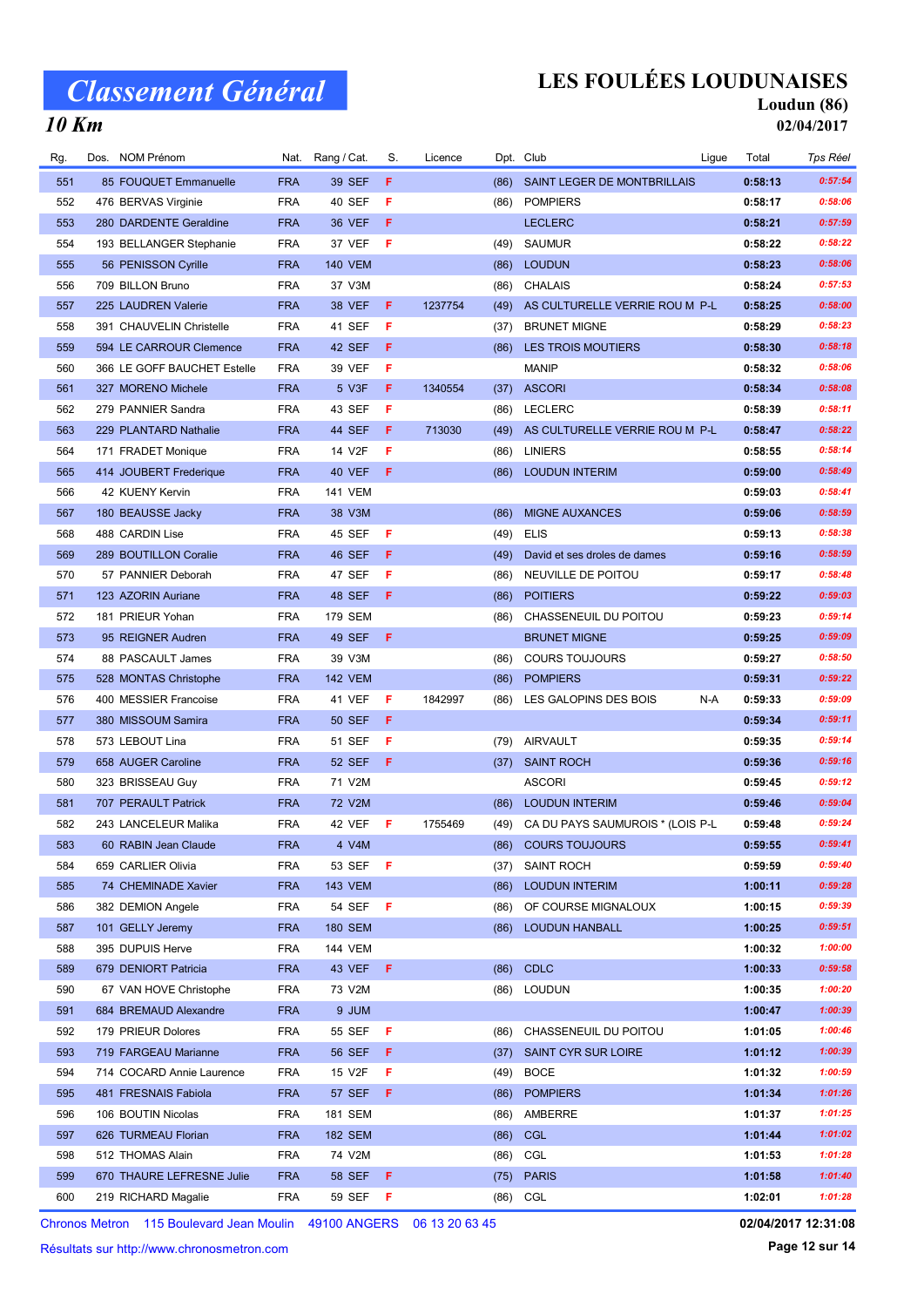# LES FOULÉES LOUDUNAISES

#### Loudun (86) 02/04/2017

### 10 Km

| Rg. | Dos. NOM Prénom             |            | Nat. Rang / Cat. | S.  | Licence |      | Dpt. Club                        | Ligue | Total   | Tps Réel |
|-----|-----------------------------|------------|------------------|-----|---------|------|----------------------------------|-------|---------|----------|
| 601 | 222 BERTHELOT Andre         | <b>FRA</b> | 40 V3M           |     | 295591  | (49) | AS CULTURELLE VERRIE ROU M P-L   |       | 1:02:05 | 1:01:35  |
| 602 | 285 BOUQUET Stephanie       | <b>FRA</b> | 60 SEF           | F   |         | (86) | David et ses droles de dames     |       | 1:02:15 | 1:01:56  |
| 603 | 286 JOUNEAU Nathalie        | <b>FRA</b> | 44 VEF           | F   |         | (86) | David et ses droles de dames     |       | 1:02:15 | 1:01:58  |
| 604 | 100 CHAVET Vanessa          | <b>FRA</b> | 45 VEF           | F   |         | (86) | MIREBEAU                         |       | 1:02:18 | 1:02:10  |
| 605 | 715 FARGEAU Laure           | <b>FRA</b> | 61 SEF           | F   |         | (37) | SAINT CYR SUR LOIRE              |       | 1:02:22 | 1:01:49  |
| 606 | 264 BRILLANCEAU Isabelle    | <b>FRA</b> | 16 V2F           | F   |         |      |                                  |       | 1:02:24 | 1:01:40  |
| 607 | 68 VAN HOVE Valerie         | <b>FRA</b> | 46 VEF           | F   |         |      |                                  |       | 1:02:29 | 1:02:13  |
| 608 | 141 BOUGOUIN Stephane       | <b>FRA</b> | 183 SEM          |     |         | (37) | LANGEAIS                         |       | 1:02:34 | 1:02:23  |
| 609 | 142 PITOR Elodie            | <b>FRA</b> | 62 SEF           | F   |         |      |                                  |       | 1:02:34 | 1:02:22  |
| 610 | 643 BOUDRE Roland           | <b>FRA</b> | <b>145 VEM</b>   |     |         | (86) | <b>MUNDO LATINO</b>              |       | 1:02:37 | 1:02:02  |
| 611 | 598 GUERIN Marielle         | <b>FRA</b> | 47 VEF           | F   |         | (86) | <b>LOUDUN INTERIM</b>            |       | 1:02:39 | 1:02:17  |
| 612 | 215 AUGER Clemence          | <b>FRA</b> | 63 SEF           | F   |         | (86) | <b>ROIFFE</b>                    |       | 1:02:40 | 1:02:33  |
| 613 | 401 CHENEBAUD Francoise     | <b>FRA</b> | 6 V3F            | F.  | T301594 | (37) | USEAB RUNNING ET MARCHE N        |       | 1:02:41 | 1:02:27  |
| 614 | 161 TISON Vanessa           | <b>FRA</b> | 64 SEF           | F   |         | (86) | <b>COUREURS VAGABONDS</b>        |       | 1:03:10 | 1:02:42  |
| 615 | 537 GUICHARD Gilles         | <b>FRA</b> | 41 V3M           |     |         | (86) | LES GALOPINS BAILLARGEOIS        |       | 1:03:16 | 1:02:48  |
| 616 | 555 ABABSA Estelle          | <b>FRA</b> | 48 VEF           | F   |         | (86) | <b>COURS TOUJOURS</b>            |       | 1:03:43 | 1:03:28  |
| 617 | 290 PRINCAY Magali          | <b>FRA</b> | 49 VEF           | F   |         | (86) | <b>CHOUPPES</b>                  |       | 1:03:54 | 1:03:25  |
| 618 | 368 LE COUEDIC Celine       | <b>FRA</b> | 65 SEF           | F   |         |      | <b>MANIP</b>                     |       | 1:04:03 | 1:03:32  |
| 619 | 371 TAILLARD Isabelle       | <b>FRA</b> | <b>50 VEF</b>    | F   |         |      | <b>MANIP</b>                     |       | 1:04:03 | 1:03:33  |
| 620 | 226 BERGER Annick           | <b>FRA</b> | 17 V2F           | F   | 967468  | (49) | AS CULTURELLE VERRIE ROU M P-L   |       | 1:04:13 | 1:04:02  |
| 621 | 288 MICHOT Eglantine        | <b>FRA</b> | 66 SEF           | F   |         | (79) | David et ses droles de dames     |       | 1:04:22 | 1:04:04  |
| 622 | 103 BONVIN Laurent          | <b>FRA</b> | <b>146 VEM</b>   |     |         | (37) | LERNE                            |       | 1:04:41 | 1:04:25  |
| 623 | 173 GELLI Nadine            | <b>FRA</b> | <b>51 VEF</b>    | F   |         | (86) | <b>COURS TOUJOURS</b>            |       | 1:04:46 | 1:04:03  |
| 624 | 326 SAVATON Nathalie        | <b>FRA</b> | 18 V2F           | F   |         |      | <b>ASCORI</b>                    |       | 1:04:58 | 1:04:26  |
| 625 | 711 MARAIS Isabelle         | <b>FRA</b> | 19 V2F           | F   |         | (49) | PARCAY LES PINS                  |       | 1:05:00 | 1:04:17  |
| 626 | 593 GIRARD Maelle           | <b>FRA</b> | 4 ESF            | F   |         | (49) | <b>LOUDUN INTERIM</b>            |       | 1:05:01 | 1:04:17  |
| 627 | 197 GIRARD Nathalie         | <b>FRA</b> | <b>52 VEF</b>    | F   |         | (49) | <b>LOUDUN INTERIM</b>            |       | 1:05:01 | 1:04:17  |
| 628 | 224 PLANTARD Marie Therese  | <b>FRA</b> | 7 V3F            | F   | 917979  | (49) | AS CULTURELLE VERRIE ROU M P-L   |       | 1:05:03 | 1:04:38  |
| 629 | 545 BAXTER Jane             | <b>FRA</b> | 20 V2F           | F   |         | (86) | SAINT JEAN DE SAUVES             |       | 1:05:05 | 1:04:24  |
| 630 | 184 GALERNE Marine          | <b>FRA</b> | 67 SEF           | F   |         | (86) | <b>COURS TOUJOURS</b>            |       | 1:05:20 | 1:04:45  |
| 631 | 566 OGERON Emma             | <b>FRA</b> | 68 SEF           | F   |         | (86) | LA GRIMAUDIERE                   |       | 1:05:20 | 1:05:00  |
| 632 | 250 PIMBERT Loic            | <b>FRA</b> | 10 JUM           |     |         | (86) | <b>ECOLE DE MONCONTOUR</b>       |       | 1:05:22 | 1:05:14  |
| 633 | 510 GERBIER Cyril           | <b>FRA</b> | <b>184 SEM</b>   |     |         |      |                                  |       | 1:05:30 | 1:04:53  |
| 634 | 147 JALLAIS Marie Therese   | <b>FRA</b> | 8 V3F            | -F  |         | (86) | <b>ESPACE FORME LOUDUNAIS</b>    |       | 1:05:32 | 1:05:15  |
| 635 | 624 TISSERAND Kilian        | <b>FRA</b> | <b>185 SEM</b>   |     |         |      | (49) ASAP KONCEPT                |       | 1:05:52 | 1:05:18  |
| 636 | 310 MOLLIERE Frederic       | <b>FRA</b> | <b>147 VEM</b>   |     |         |      | ASCORI                           |       | 1:05:55 | 1:05:27  |
| 637 | 677 COILLOT Audrey          | <b>FRA</b> | 69 SEF           | F.  |         |      | <b>ASCORI</b>                    |       | 1:05:56 | 1:05:28  |
| 638 | 186 BERTAULT Solene         | <b>FRA</b> | 70 SEF           | F   |         | (86) | <b>RUNNING NANTEUIL</b>          |       | 1:06:14 | 1:05:51  |
| 639 | 119 DUFOUR Karine           | <b>FRA</b> | 53 VEF           | F   | 1934834 | (86) | ENTENTE POITIERS ATHLE 86 (L N-A |       | 1:06:41 | 1:06:34  |
| 640 | 337 PICARD Michele          | <b>FRA</b> | 21 V2F           | F   |         | (44) | <b>BRUNET MIGNE</b>              |       | 1:06:56 | 1:06:15  |
| 641 | 340 DELISLE Golane          | <b>FRA</b> | <b>186 SEM</b>   |     |         |      |                                  |       | 1:07:13 | 1:06:41  |
| 642 | 281 HERAULT Severine        | <b>FRA</b> | 71 SEF <b>F</b>  |     |         |      | <b>LECLERC</b>                   |       | 1:07:13 | 1:06:41  |
| 643 | 236 NAULEAU Christian       | <b>FRA</b> | 75 V2M           |     |         | (86) | <b>ECOLE DE MONCONTOUR</b>       |       | 1:07:23 | 1:07:04  |
| 644 | 176 MOQUARD Laurent         | <b>FRA</b> | 148 VEM          |     |         |      | <b>HORSON BLUE</b>               |       | 1:07:40 | 1:07:00  |
| 645 | 419 PENEAUD Pascal          | <b>FRA</b> | 76 V2M           |     |         | (79) | <b>BRUNET MIGNE</b>              |       | 1:07:54 | 1:07:26  |
| 646 | 420 PENEAUD Jean Marie      | <b>FRA</b> | 149 VEM          |     |         | (79) | <b>BRUNET MIGNE</b>              |       | 1:07:54 | 1:07:26  |
| 647 | 322 TERRIEN Sylviane        | <b>FRA</b> | 9 V3F            | F   |         |      | <b>ASCORI</b>                    |       | 1:07:59 | 1:07:26  |
| 648 | 66 MARTEAU Ludovica         | <b>FRA</b> | 72 SEF           | F   |         | (86) | <b>LOUDUN INTERIM</b>            |       | 1:08:16 | 1:07:53  |
| 649 | 621 CHARPENTIER Maryline    | <b>FRA</b> | 22 V2F           | F.  |         | (86) | <b>CGL</b>                       |       | 1:08:54 | 1:08:18  |
| 650 | 309 GUILLOCHET ARTUS Corine | <b>FRA</b> | 54 VEF           | - F |         |      | (86) LOUDUN INTERIM              |       | 1:09:04 | 1:08:26  |
|     |                             |            |                  |     |         |      |                                  |       |         |          |

Chronos Metron 115 Boulevard Jean Moulin 49100 ANGERS 06 13 20 63 45